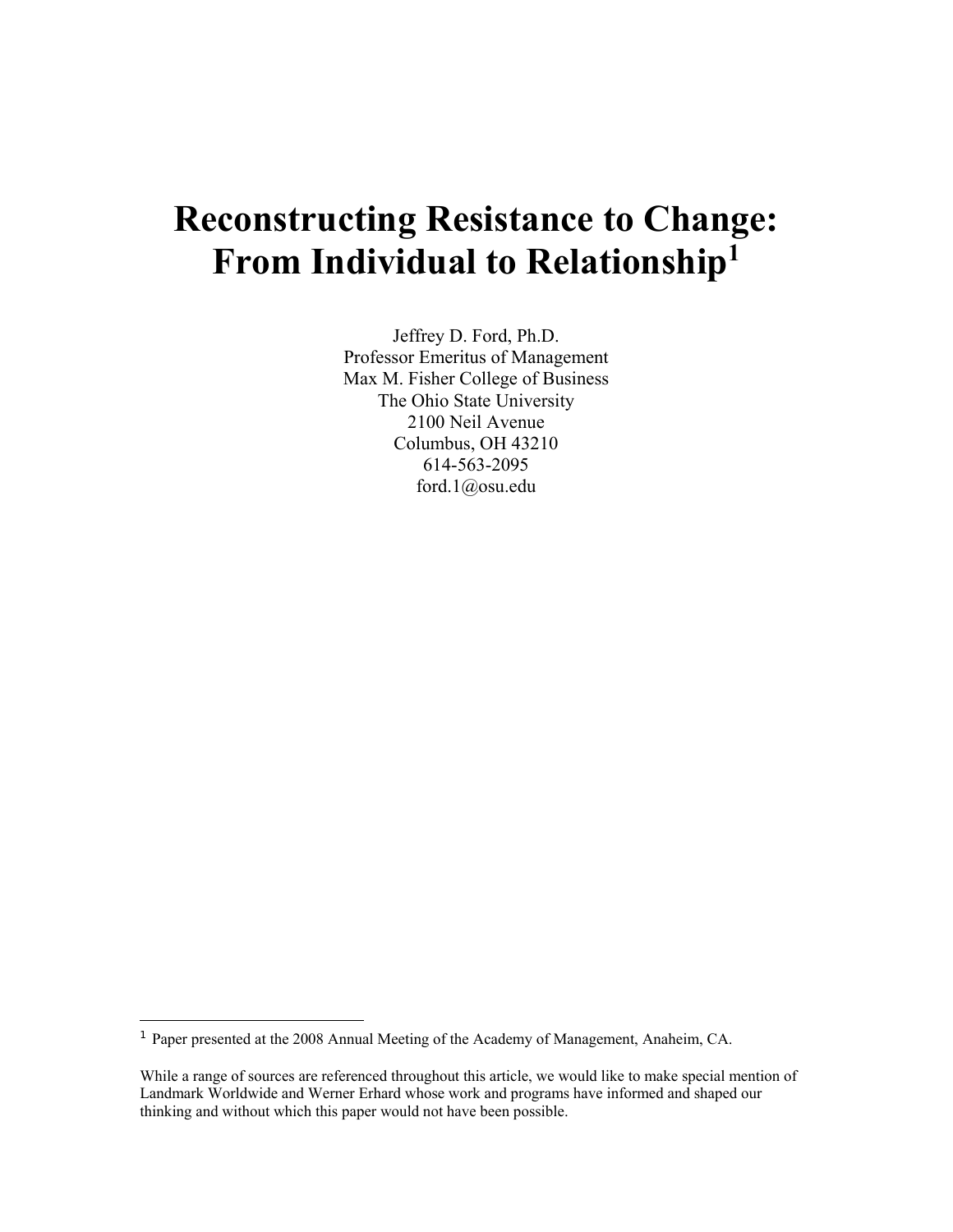## **Reconstructing Resistance to Change: From Individual to Relationship**

# Abstract

Contemporary approaches to resistance to change treat it primarily as an individual based phenomena located "over there, in them", the change recipients. This paper questions that approach and proposes that resistance is better understood as a relational phenomenon between agent and recipient. As such, resistance is a "cocreation" of agent and recipient and its resolution is relational rather than individual.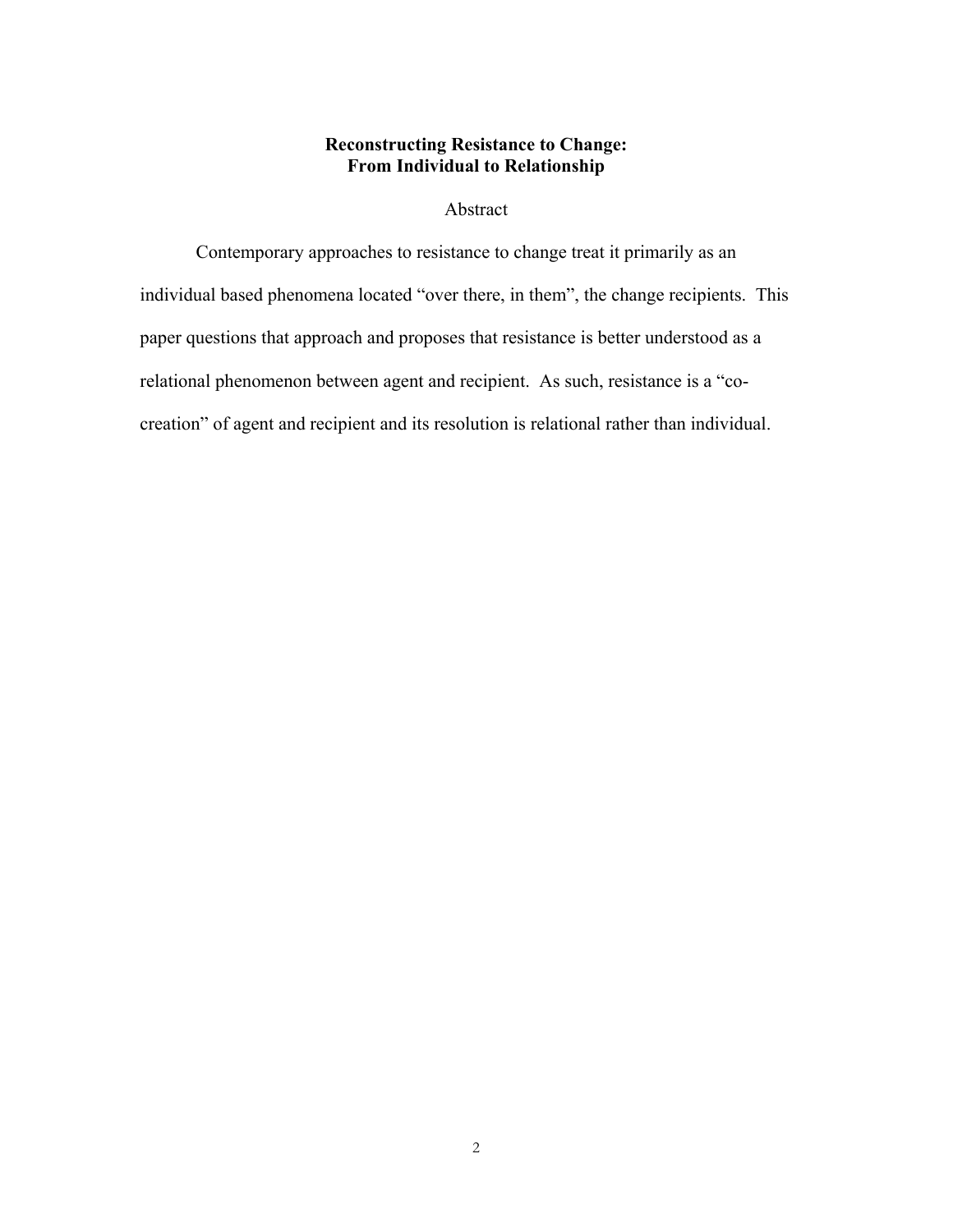It is time to expand our understanding of resistance to change, particularly with regard to its sources and the role of change agents. As others have noted (Dent  $\&$ Goldberg, 1999a; King & Anderson, 1995; Meston & King, 1996), the predominant approach to resistance takes what has been called a managerialist perspective (Nord  $\&$ Jermier, 1994) in which the views of change agents and their sponsors are privileged<sup>2</sup>. This perspective is evident as early as the work of Coch and French (1948) where understandings of and explanations for worker responses to change (i.e., "resistance") were from the view of factory management. Inherent in the managerialist view is a presumption that change agents are doing the right and proper things on behalf of organizations while change recipients throw up unreasonable obstacles or barriers intent on "doing in" or "screwing up" the change (Dent et al., 1999a; Klein, 1976). Change agents, therefore, are portrayed as unfortunate victims that must overcome the irrational and dysfunctional responses of maladjusted change recipients (Nord et al., 1994) to ensure success.

Embedded in the managerialist view is the presumption that "resistance" is an accurate and objective report by unbiased observers of what change recipients are really doing in response to change. In this regard, the view is a realist philosophy where reports of resistance correspond to or mirror reality. Change agents are not, therefore, portrayed as participants who enact their environments (Weick, 1979) or construct realities (Berger & Luckmann, 1966). The possibility that resistance is the change agent's self-serving or

 $\overline{a}$ 

 $2$  For purposes of exposition, we use the term 'change agent' to refer to those who are responsible for identifying the need for change, creating a vision and specifying a desired outcome, and then making it happen. They are the people responsible for the formulation and implementation of the change, and include what Kanter, Stern, and Jick (1992) call change strategists and implementers. Change agents, therefore, include those engaged in the actual conduct of the change as well as those who call for and sponsor it. We will use the term 'change recipients' to represent those people who are responsible for implementing, adopting, or adapting to the change(s) (Kanter et al, 1992).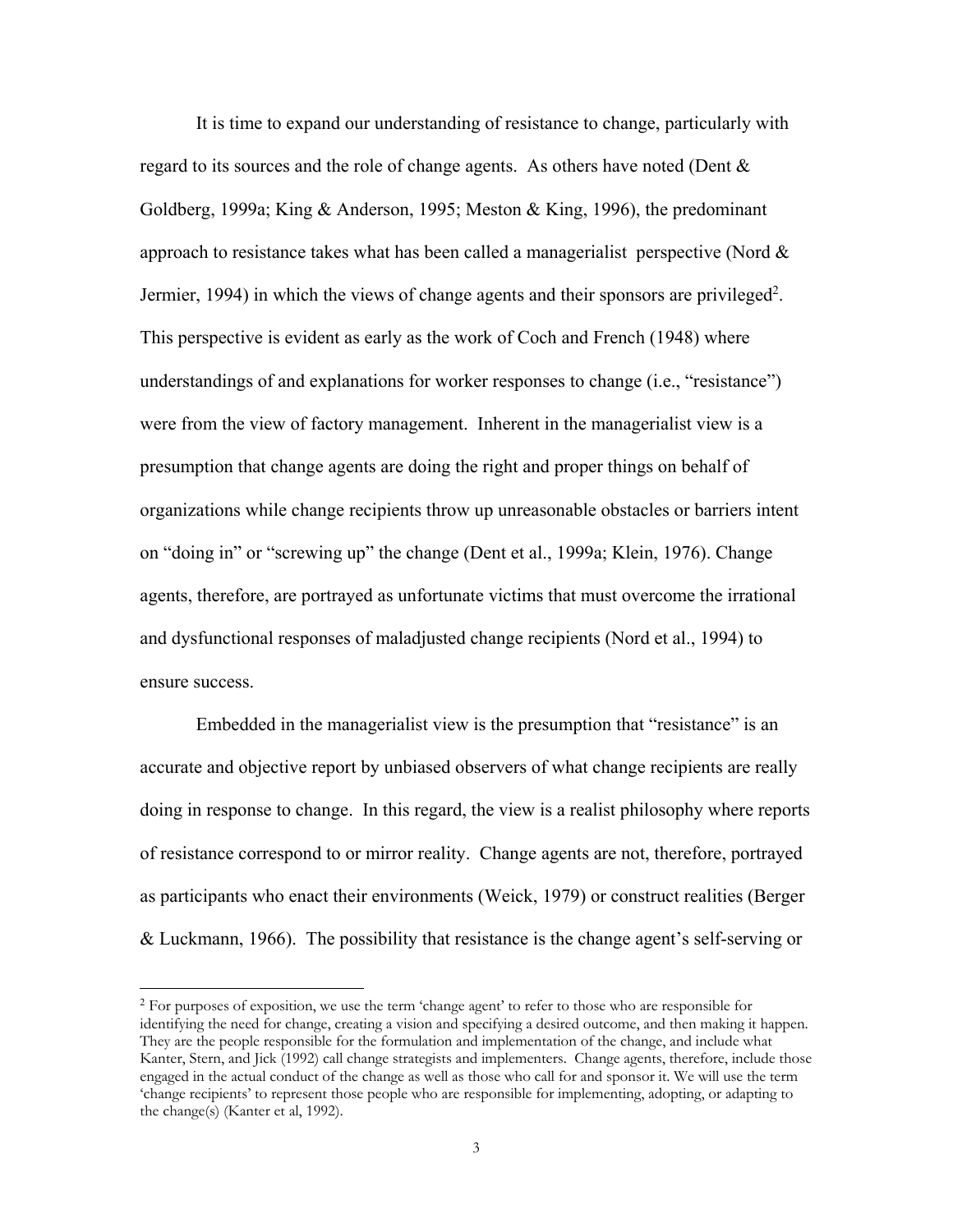self-fulfilling description of the behaviors and communications of change recipients is not considered.

A second presumption of the managerialist view is that change agents do not contribute to the occurrence of resistance through their own actions and inactions resulting from ignorance, incompetence, or mismanagement (e.g., Beer, Eisenstat,  $\&$ Spector, 1990; Kanter, Stein, & Jick, 1992; Schaffer & Thompson, 1992; Spreitzer & Quinn, 1996). Even where breakdowns in change agent communication or leadership occur, resistance is still seen as residing "over there, in them" (the change recipients) and, because "their" resistance is directed at the change itself, the resistance is independent of the relationship between agent and recipients (Dent et al., 1999a; Ford, Ford, & McNamara, 2002; King et al., 1995).

Finally, the managerialist view presumes resistance is dysfunctional and detrimental and must be eliminated or overcome (Kotter & Schlesinger, 1979). It does not consider that resistance is a natural and inherently neutral phenomenon as it is in mechanics and the physical and biological sciences. Nor does it consider that resistance may be the product of rationally coherent strategies and objectives (Jermier, Knights,  $\&$ Nord, 1994) even though resistance to persuasion has been found to be the product of thoughtful consideration (e.g., Knowles & Linn, 2004b; Wegener, Petty, Smoak, & Fabrigar, 2004). Also not considered is the possibility that resistance could be a potential contributor to, or resource for, effective change despite the fact that authentic dissent has been shown to be functional in other areas of management (Nemeth, Brown, & Rogers, 2001; Nemeth, Connell, Rogers, & Brown, 2001; Schulz-Hardt, Jochims, & Frey, 2002).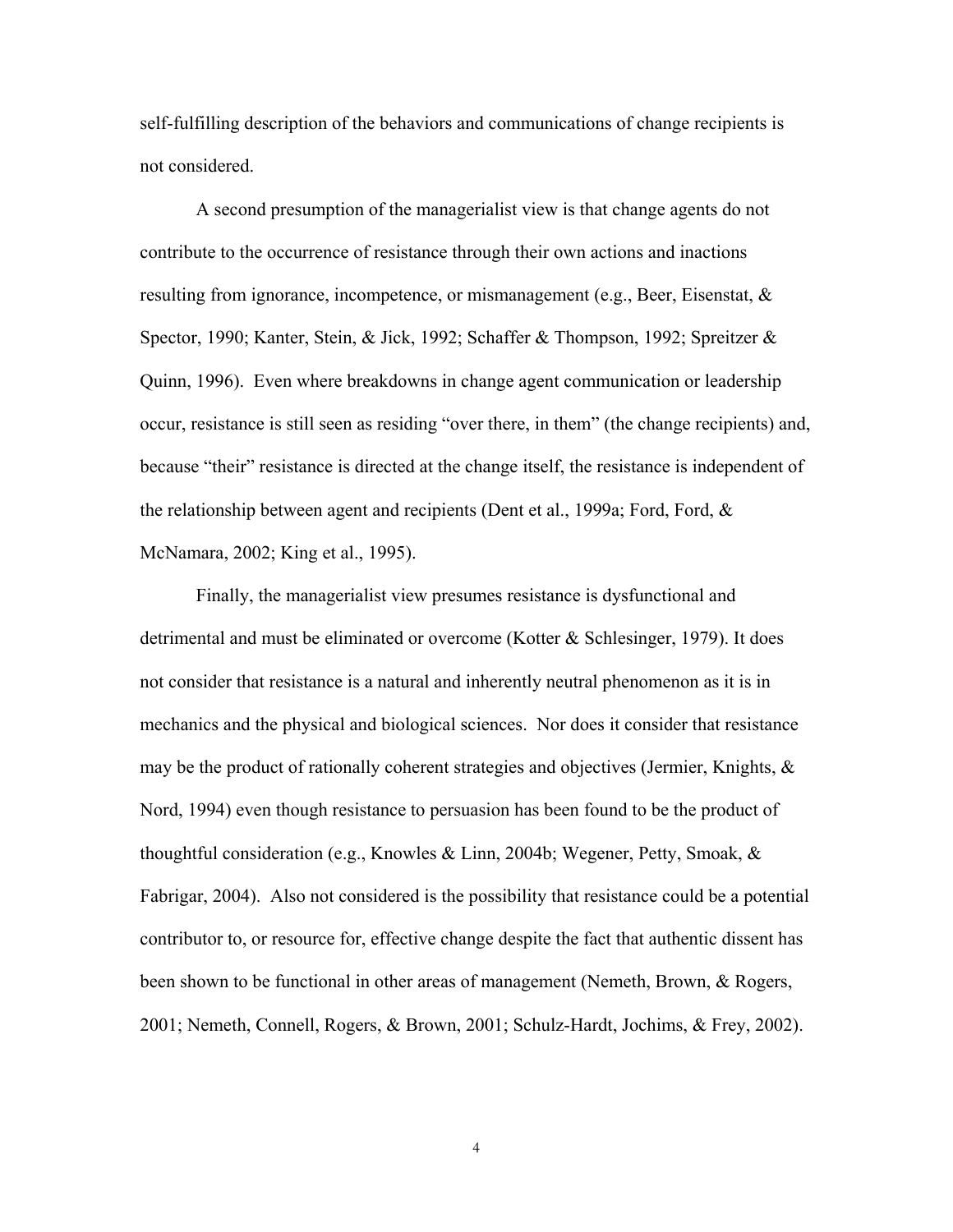The managerialist view gives us a comedy-tragedy narrative of resistance in which "hero" change agents confront "villain" resisters while engaged in making progressive and beneficial changes on behalf of the organization. This resistance, which is "real", located "over there, in them" (change recipient<sup>3</sup> responses), and in which change agents play or have played no contributory role, has only deleterious effects on change. Change agents, therefore, must overcome these regressive effects if the "heroine" (i.e., change) is to be saved (successful).

 Although this story, or forms of it, has become received truth (Dent & Goldberg, 1999b), we agree with those who consider it to be theoretically and practically limited, overly simplistic, and perhaps even misguided (Dent & Goldberg, 1999b; Jermier et al., 1994; King et al., 1995). The purpose of this paper, therefore, is to begin the reconstruction of the resistance story by expanding it to include the contributory role of change agents. In so doing, we add not only the agent as a contributor to the occurrence of resistance, but also the agent-recipient relationship. As a result, resistance shifts from being an individual recipient phenomenon to being a relationship phenomenon co-created in the dynamics between agent and recipient.

## **Adding the Change Agent**

Resistance is a form of narrative account – a story – told by agents about the affective, cognitive, and behavioral dispositions and responses (actions and communications) of recipient's to change. In the managerialist view, this account is presumed to be an objective description of reality. Given this presumption, it is understandable that research has focused on identifying the various forms of resistance in

 $\overline{a}$ 

<sup>&</sup>lt;sup>3</sup> For ease of exposition, the term "individual" refers both to single persons as well as single teams, groups, or units.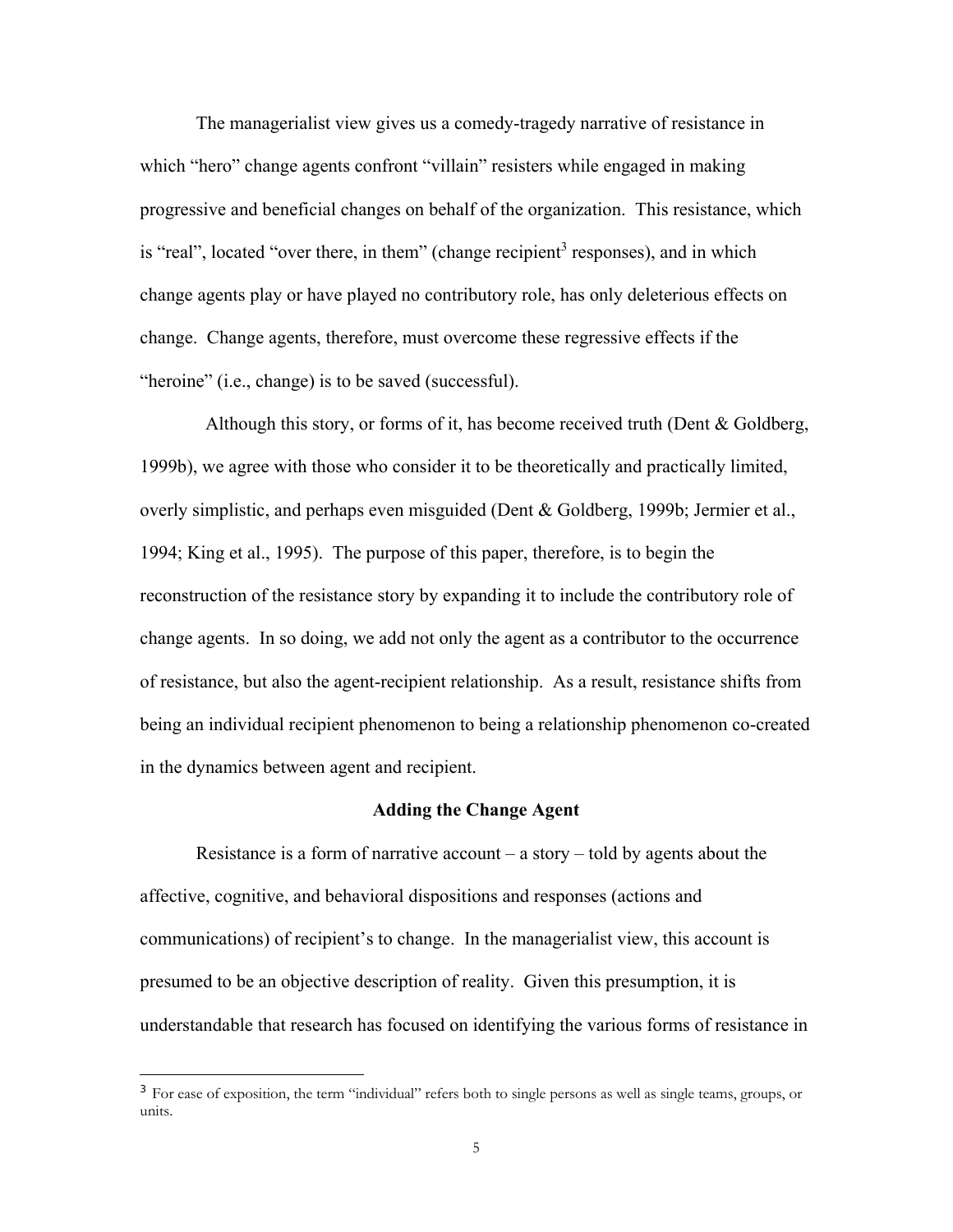which recipients engage, why they resist, and what can prevent or overcome their resistance.

What if this presumption of descriptive objectivity is mistaken? What if the relationship between the descriptive language of agents and the world they describe is not one of correspondence, i.e., their language does not "mirror" reality? This question is of particular importance because if agent accounts do not mirror independent, real-world events and objects, then what provides their warrant? What is the basis for their truth claim regarding resistance?

If the objectivity of agent accounts assumes that descriptive language mirrors the world "as it is", then, as this assumption comes under increasing challenge from postmodern and critical theories, so too does the presumption of a true and objective portrayal of reality. As a result, the focus shifts from the claim itself to the ideological or motivational basis from which the claim derives, i.e., its underlying intent. When applied to resistance, this means the question of interest shifts from "Why do recipients resist?" to "Why do change agents call 'that' resistance?" Along with this shift, change agents move from unbiased reporters to active and interested participants in resistance to change.

#### **Accounts**

 Narrative accounts are linguistic devices embedded within social action that attempt to make sense of acts, actions, and events to others (Gergen, 1994; Harré, 1980). Their purpose is to make actions intelligible and warrantable by interpreting them as proper parts of the structure of interaction sequences. A form of defensive speaking (Schutz & Baumeister, 1999), accounts are employed to explain behaviors or outcomes,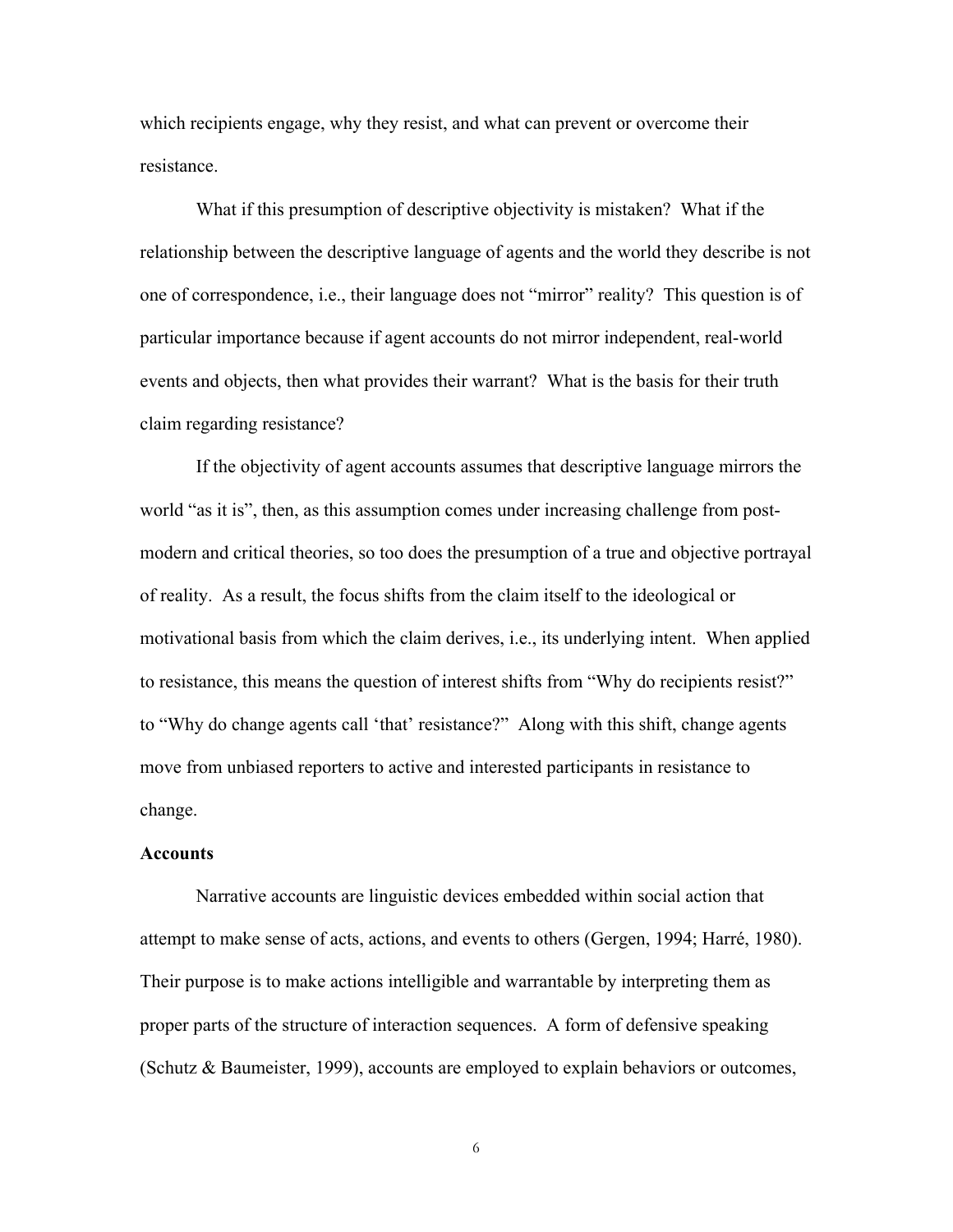particularly when there is a gap between action and expectation, in order to help the speaker maintain a favorable relationship with those to whom the account is given (Scott & Lyman, 1968). But not just any account will suffice.

Whether an audience accepts an account depends on the shared background expectancies and understandings of the participants. Since actions only make sense within a particular context, account acceptability hinges on the ability of speakers to create contexts that listeners understand, and appropriately locate their actions within those contexts. Accounts that appeal to what "everyone knows", for example, have a higher likelihood of being accepted (Scott et al., 1968) than those that don't.

The giving of accounts raises questions about the objectivity of change agents in attributing unexpected problems or delays to resistance. In fact, the need to offer accounts, particularly in situations of failure, encourages scapegoating (Scott et al., 1968). The literature on self-serving attributions and bias is replete with examples of decision makers at all levels giving accounts that shift blame for failures or poor performance to others in order to make themselves look good (e.g., Bettman & Weitz, 1983; Ford, 1985; Kelley, 1973; Salancik & Meindl, 1984). Unless we are willing to assume change agents are immune to these same attribution tendencies, it is reasonable to expect them to give accounts in which they take credit for successful change while blaming others for problems and failures.

Giving accounts for the problems associated with change, therefore, is a matter of making sense of failures, setbacks, or complaints to an interested audience. As such, invoking "resistance to change" as the source of these problems is both individually and collectively self-serving for change agents because it sustains standardized terminology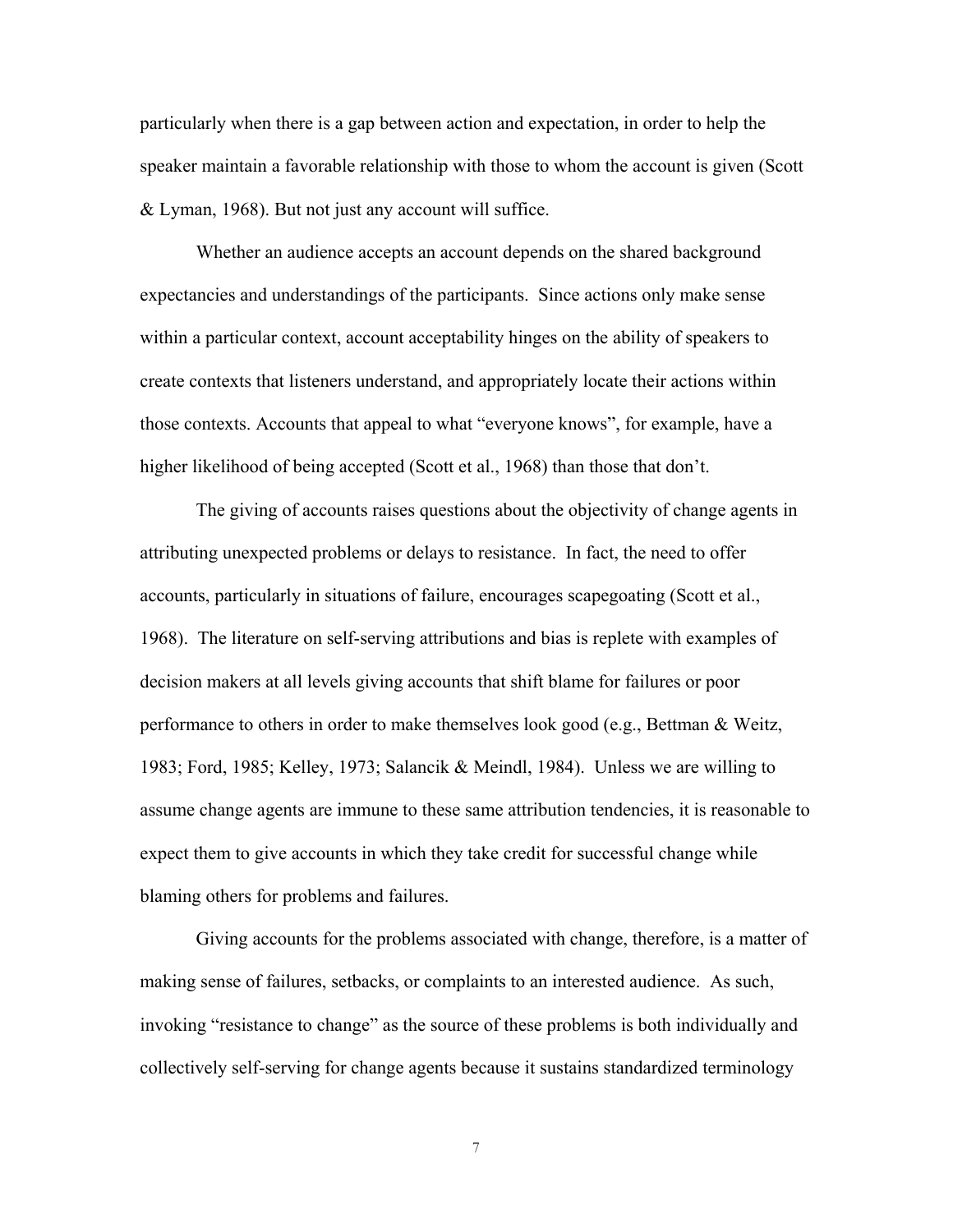and beliefs within the community of change agents, validates the fundamental tenet that people resist change, and absolves or mitigates agent responsibility for the unexpected negative responses to change (Scott et al., 1968). By locating resistance "over there, in them" (i.e., change recipients), change agents shift responsibility for resistance from things under their control (i.e., their own actions) to the characteristics and attributes of change recipients (Caruth, Middlebrook, & Rachel, 1985; Kotter et al., 1979; O'Toole, 1995). In this way, the generic explanation of resistance serves to conceal the specific behaviors and communications of both agents and recipients that lie behind it.

#### **How Change Agents Contribute**

 The logic of self-serving accounts holds that an actor's actions are responsible for, or at least contribute to, unfavorable or undesirable outcomes that are subsequently attributed to (blamed on) another. If resistance to change is such an account, then what is it that change agents do, or fail to do, that requires giving such accounts? How do change agents contribute to the resistant responses of recipients?

**Breaches of Trust.** Change agents contribute to resistant responses by breaking agreements with recipients before and during change and then failing to restore the subsequent loss of trust (Andersson, 1996; Cobb, Wooten, & Folger, 1995; Reichers, Wanous, & Austin, 1997). Agreements, including psychological and implied contracts (Rousseau, 1996; Rousseau, 1995, 1998), are breached whenever agents knowingly or unknowingly renege on a promise or an understood and expected pattern of cooperation (Axelrod, 1984; Morrison & Robinson, 1997; Rousseau, 1989). Breaches occur when there are changes in the distribution and allocation of resources, the processes and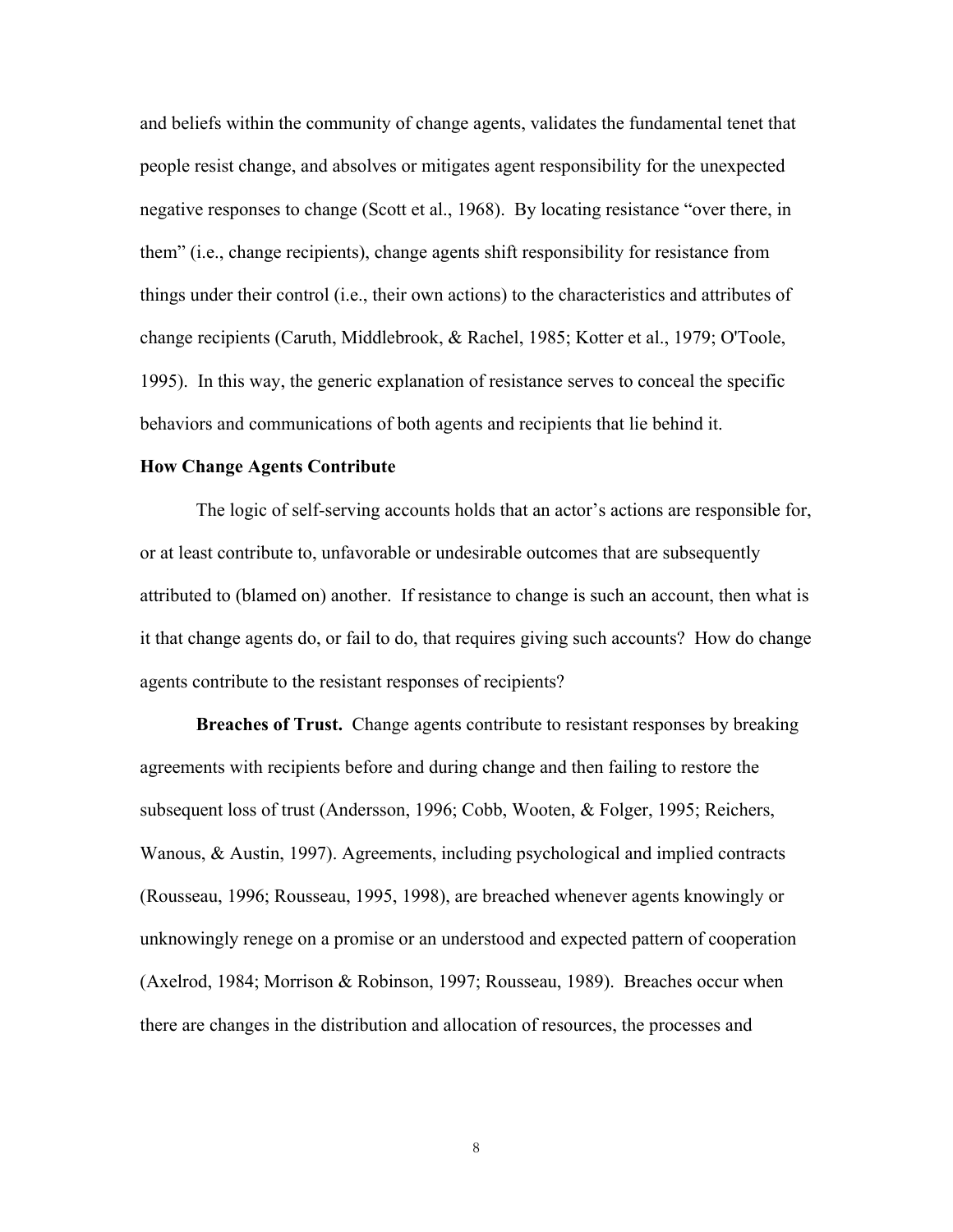procedures by which those reallocations are made, or the ways in which people of greater authority interact with those of lesser authority (Shapiro & Kirkman, 1999).

Research on organizational justice shows that when people see themselves as being, and having been treated fairly, they develop attitudes and behaviors associated with successful change (Cobb et al., 1995). However, when people experience injustice or betrayal, they report resentment, a sense of being done to, and a desire for retribution (Folger & Skarlicki, 1999). This can result in such negative behaviors as stealing, lower productivity, lower work quality, and less cooperation (Shapiro et al., 1999), as well as a loss of trust of, obligation toward, and satisfaction with their employer (Robinson, 1996; Robinson & Morrison, 1995; Robinson & Rousseau, 1994). In extreme cases, people may even seek revenge or retaliation and engage in sabotage, theft, or other aggressive or violent behavior (Benisom, 1994; Robinson & Bennett, 1997; Trip & Bies, 1997) in order to "get even" to "balance" perceived mistreatment and injustice.

Many of the responses to injustice have also been identified as forms of resistance (Caruth et al., 1985; Kotter et al., 1979; O'Toole, 1995), suggesting that recipient responses to change may be the result of perceived injustice and broken agreements by change agents. If this is the case, then attributing change difficulties to resistance allows agents to avoid responsibility for breaking the agreements and for restoring trust. Since victims of broken agreements are willing to reconcile and repair a relationship if the offender offers a sincere, formal, and timely apology that clearly admits personal culpability (Tomlinson, Dineen, & Lewicki, 2004), the failure of agents to do so persists the difficulty.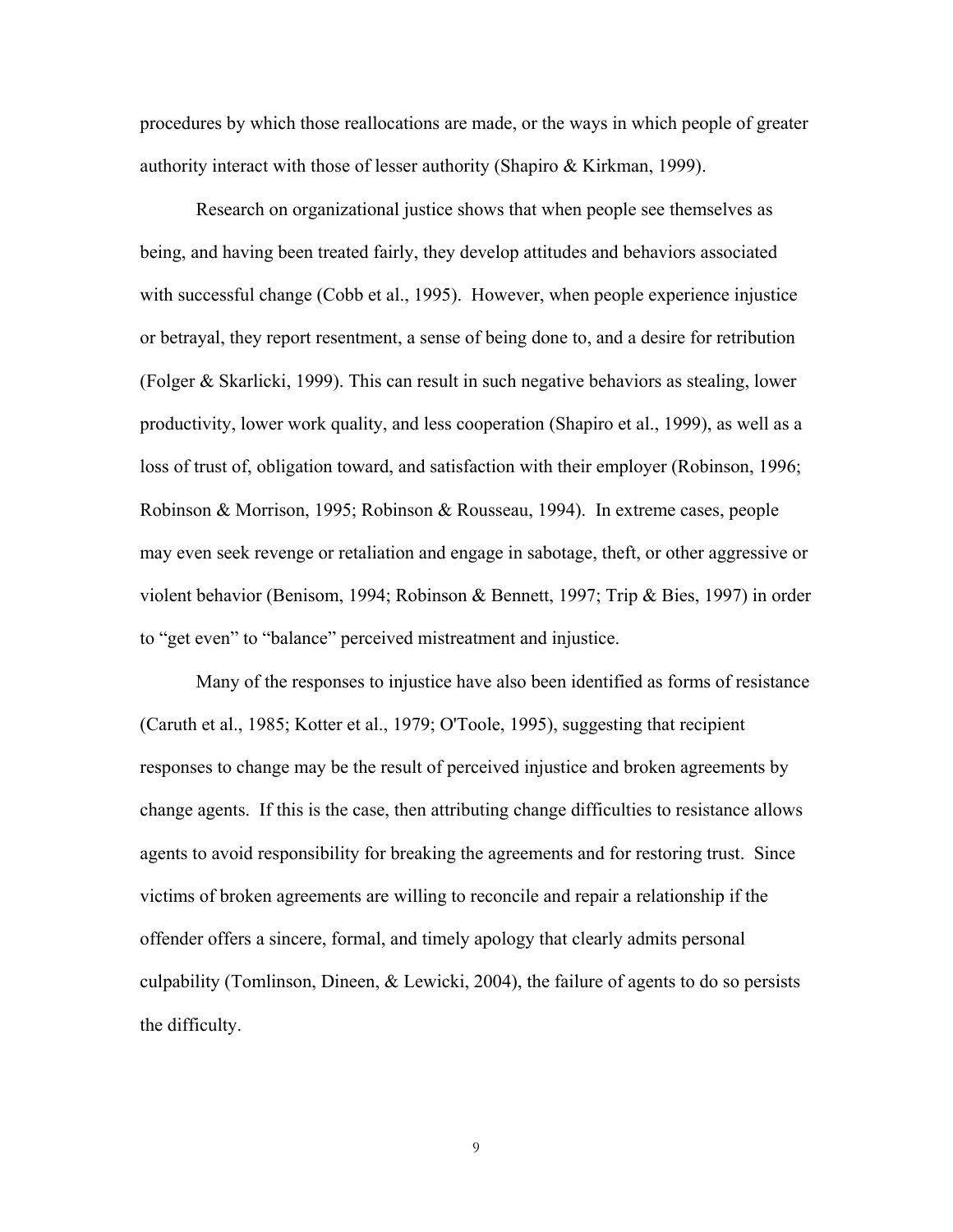This line of research suggests that change agents who repair damaged relationships and restore trust both before and during change are less likely to encounter resistance than agents who do not. Moreover, since past broken agreements have been found to have a negative effect on victims' expectations of future violations (Shapiro et al., 1999; Tomlinson et al., 2004), agents who fail to bring about closure (Albert, 1983, 1984; Albert & Kessler, 1976) are more likely to encounter resistance not only in later phases of current changes, but in subsequent changes as well (Duck, 2001; Knowles et al., 2004b). In this respect, research shows that failing to repair damaged relationships and restore trust leads to cynicism, a tendency to engage in disparaging and critical behaviors toward both change and change agents, to lower work motivation, and to lower commitment (Andersson, 1996; Dean, Brandes, & Dharwadkar, 1998; Reichers et al., 1997).

**Communication Breakdowns.** Change agents contribute to recipient resistance by failing to legitimize change. According to McGuire's theory of inoculation, change recipients' success in resisting influence is determined by their ability to refute arguments that challenge their prevailing beliefs (McGuire, 1964; McGuire & Papageorgis, 1961). Developing counterarguments builds a stronger defense of and rationale for recipient's current perspectives, thereby serving as a form of inoculation against future challenges (Tormala & Petty, 2004). Inoculation theory and its supporting research (Compton  $\&$ Pfau, 2004; Pfau & Burgoon, 1988; Wan & Pfau, 2004) suggests that change agents who do not provide strong, well-developed and compelling justifications that overcome the potential and prevailing counterarguments of recipients, or fail to demonstrate the validity of those justifications, end up inoculating recipients thus increasing their immunity not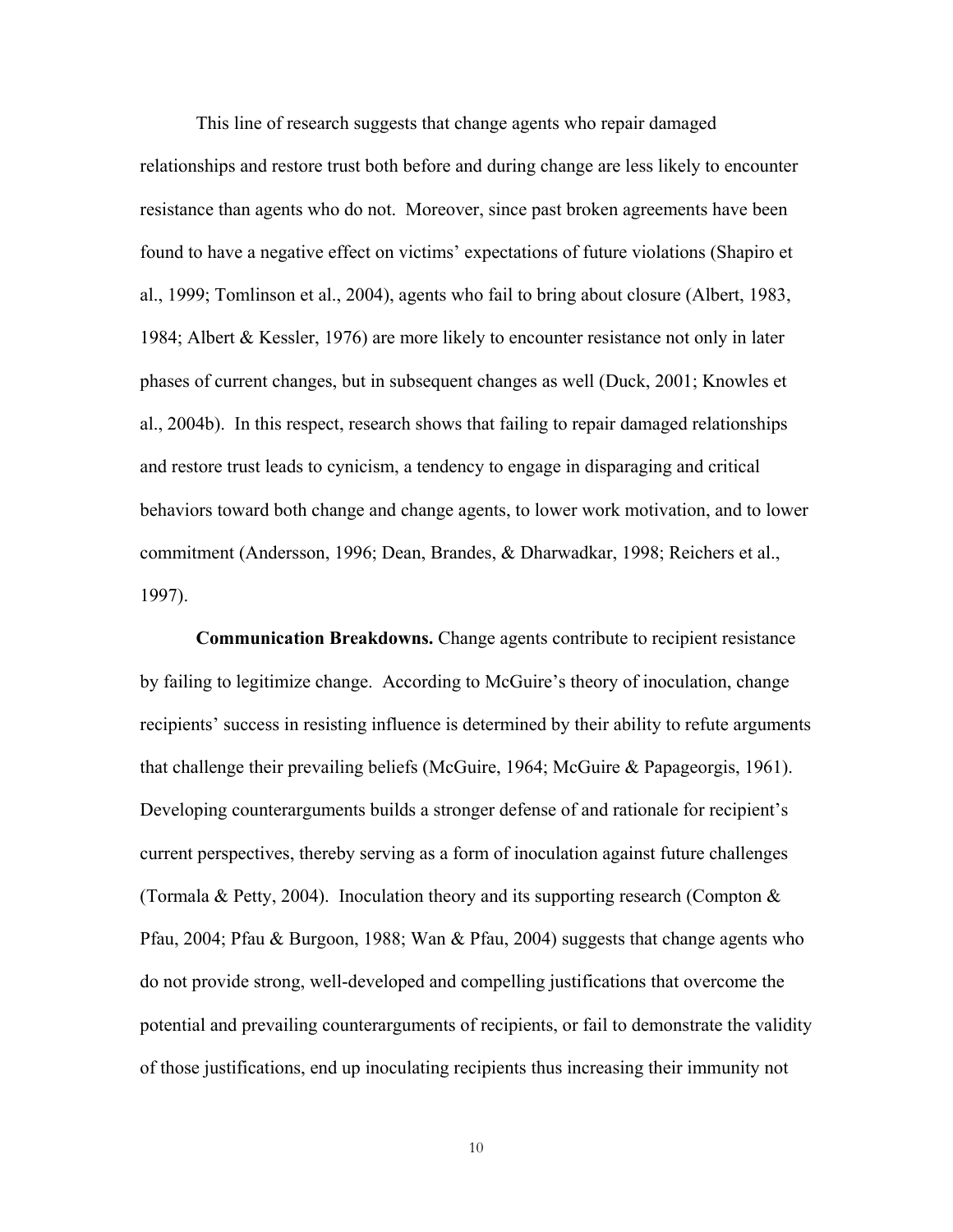only to the current change, but to future ones as well (Knowles et al., 2004b). Consistent with this reasoning, Larson (2005) has shown that change agents undermine the power of their justifications by being ambivalent. By using the rhetoric of the new while engaging in the practices of the old, or advocating the value of the new while praising the success of the old, agents send an inconsistent message which gives recipients greater certainty and confidence in what arguments to use against the change while simultaneously undermining their own ability to effectively counter those arguments (Quereshi  $\&$ Strauss, 1980; Tormala et al., 2004).

As a practical matter, agents are encouraged to communicate frequently and enthusiastically about change (Lewis, Schmisseur, Stephens, & Weir, 2006). Yet in doing so, agents run the risk of misrepresenting the change. In some cases, such misrepresentations may be intentional in order to induce recipients' participation, to look good, or to avoid losing face and looking bad (DePaulo, Kashy, Kirkendol, & Wyer, 1996). But in other cases, misrepresentations are unintentional, such as those resulting from a bias toward optimism (Lovallo & Kahneman, 2003). Nevertheless, as change unfolds and recipients compare actual results to the original promises and projections, unfavorable differences can result in perceptions of misrepresentation, injustice, and violations of trust (Folger et al., 1999; Tomlinson et al., 2004), undermining agent credibility and adding to recipient resistance (Folger et al., 1999). Agents can reduce the chances of such accusations by being as truthful, realistic, and accurate in their depiction of the change as possible, including revealing what they do not know. Schweigger and DeNisi (1991), for example, found that a realistic merger preview – a complete and authentic explanation of both the positive and negative outcomes of a merger – reduced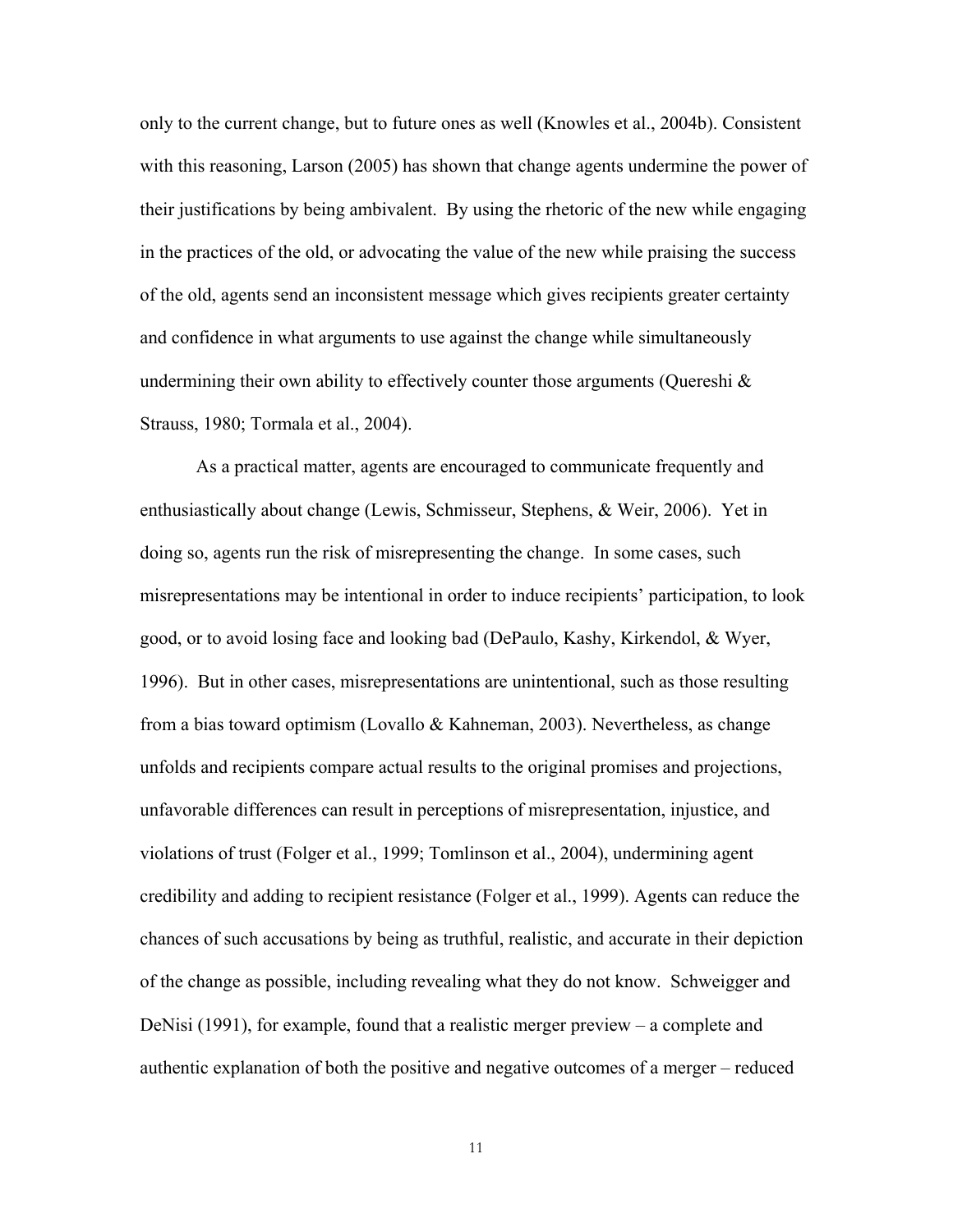the uncertainty change recipients had about change and increased their ability to cope with it.

Finally, agents can affect resistance by failing to listen to the ideas, proposals, and counteroffers submitted by recipients. Research on procedural and interactional justice (Folger et al., 1999; Whitener, Brodt, Korsgaard, & Werner, 1998) indicates that if change agents fail to treat the communications of change recipients as genuine and legitimate, or as extensions and translations of the change, they may be seen as "not listening" and "being defensive" by change recipients. Such defensiveness is likely when recipient responses suggest more effort may be required to accomplish the change than was originally planned, that there may be undesirable budget or other performance impacts, or when the change agent has career consequences associated with the success of the change (King et al., 1995). The cost of defensiveness is the persistence of resistance and its escalation in a vicious cycle in which resistance (i.e., being defensive) begets resistance (Powell & Posner, 1978).

#### **Responding to Agent?**

If, as proposed here, agent's actions and inactions contribute to recipient response to change, then what agents call "resistance to change" should more accurately be called "resistance to change and/or change agent". Such an interpretation, which is consistent with the justice and leadership literatures, suggests the need for different resistance reduction strategies. For example, if recipients are doubtful of a change because they distrust agents, then any attempts to address the distrust, including education or involvement (Kotter et al., 1979), may be seen as coercive or manipulative. Under these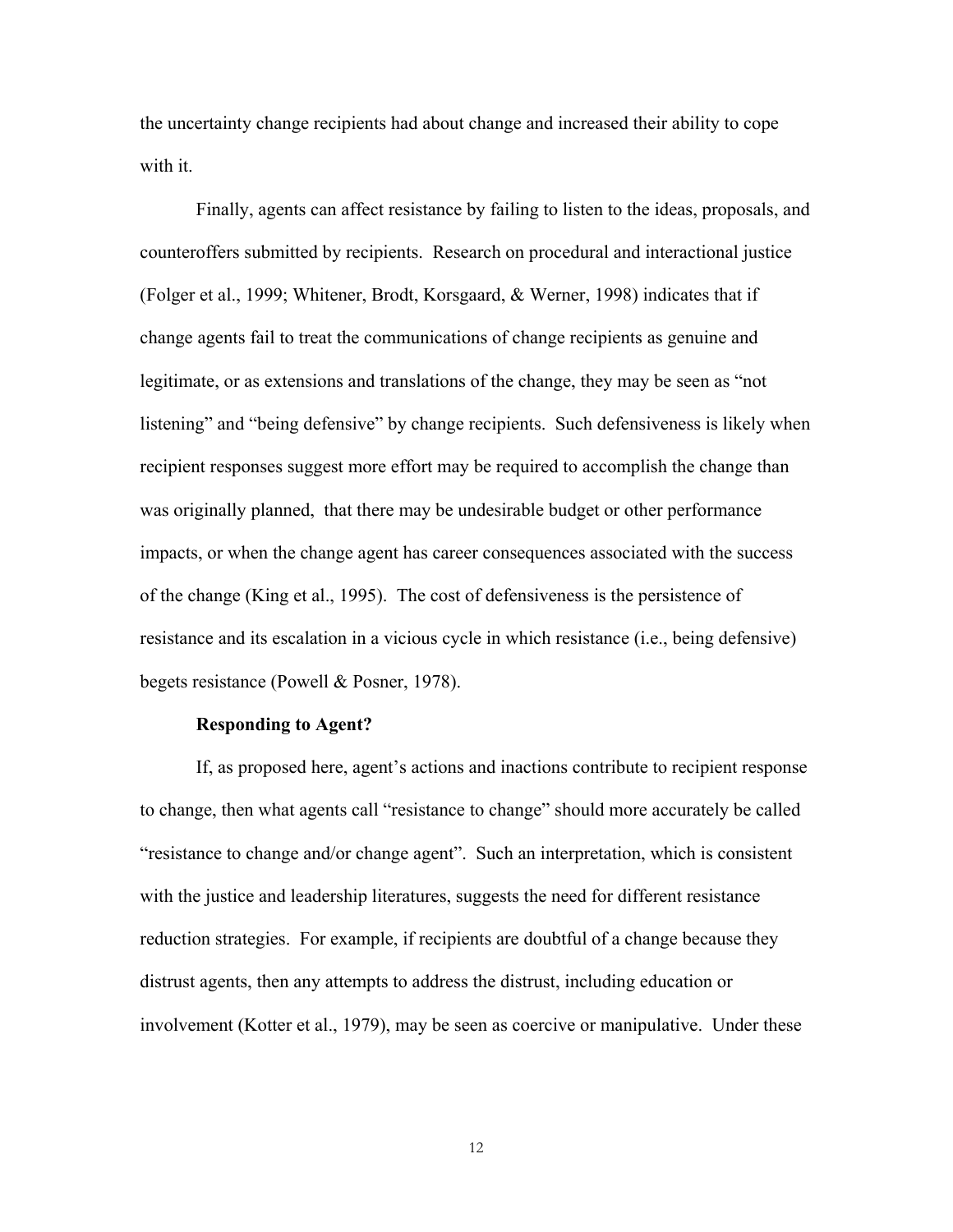conditions, agents may make attributions to the ineffectiveness of the resolution strategy itself, or to the virulence of recipient resistance, while ignoring their own contribution.

## **Adding Relationship**

If, as Weick (1979) proposes, the basic units of organizing are the interact and double interact, then resistance cannot be a "one-sided", individual response located only in the recipient. Rather, it must be a function of the interactions that shape, and are shaped by, the nature and quality of the agent-recipient relationship. Indeed, the proposition that agents contribute to the ways recipients respond to change implies as much.

## **Relationship**

A relationship can be understood as a context of background conversations against which explicit, foreground actions and communications, such as those in the initiation and implementation of change, occur (Ford et al., 2002). Background conversations are a product of experiences and traditions, both direct and inherited, that provide a space of possibilities and influence the way people listen to what is said and what is unsaid (Berger et al., 1966; Harré, 1980; Heidegger, 1971; Winograd & Flores, 1987). This context shapes the meaning of what is said and whether a particular speaking (including action) is correct or incorrect, appropriate or inappropriate (Wittgenstein, 1958). The narratives in which people are located are part of what shapes this context (Gergen, 1994).

Who we are for ourselves (i.e., our identity) is a function of our self-narrative – the story we tell about our life experiences and ourselves in order to be related to others. Self-narratives, however, are not simply derivatives of past encounters reassembled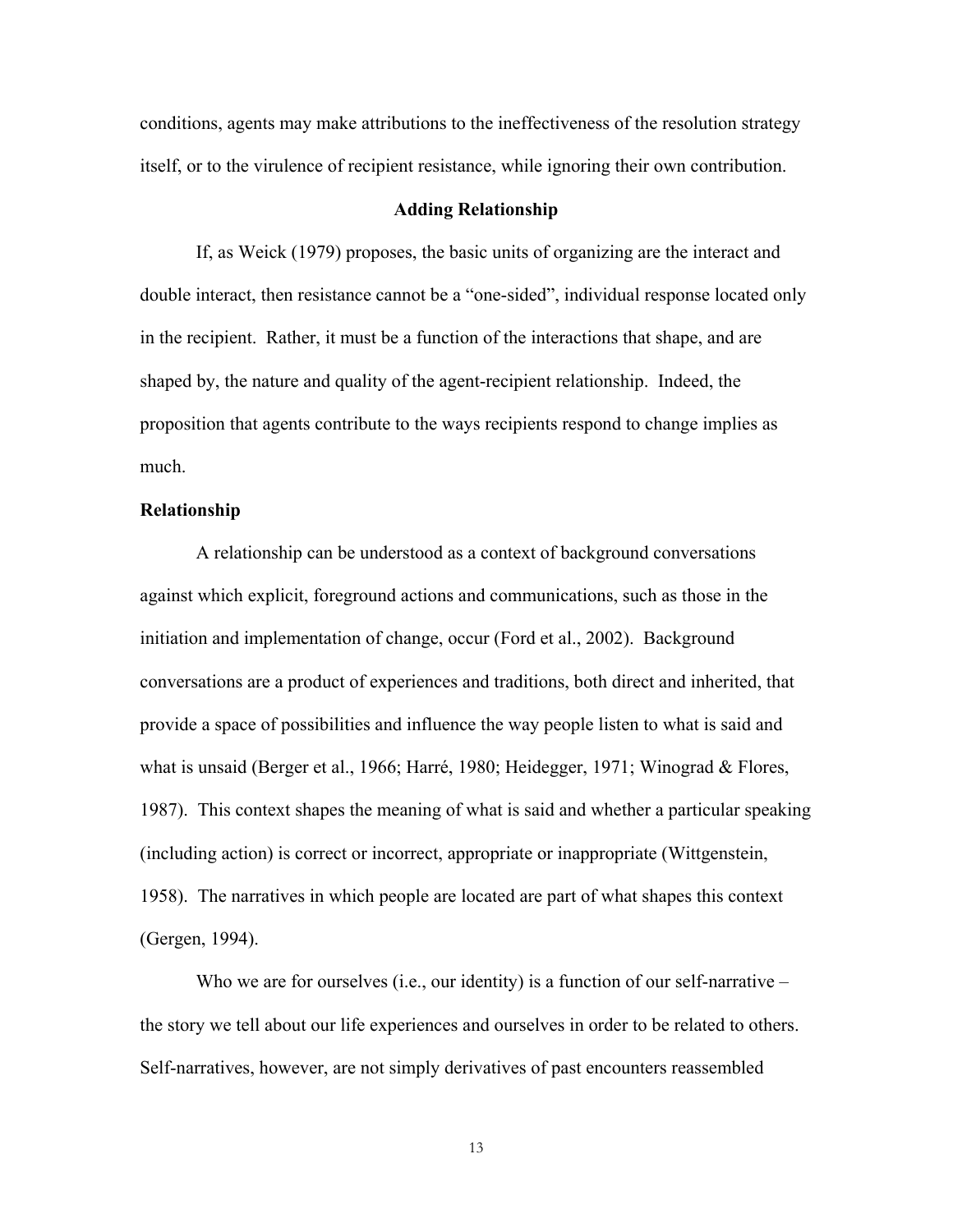within existing relationships. Rather, we ongoingly negotiate and make sense of them within a network or community of other self-narratives. For this reason, maintaining and sustaining an identity, i.e., a reputation, is a never ending endeavor. Challenges are presented that must be addressed for the confirmation or modification of the identity, i.e., who I am. In this process of establishing and maintaining an identity, a reputation is created which defines and secures a relational future and future interdependence within a social set or community (Gergen, 1994; Harré, 1980).

Who we are both to and for others, therefore, is a function of the multiplicity of narratives and reputations within which we are located. Within different communities or social sets, we have different reputations (roles), created and maintained in the network of relationships and conversations that constitute the social set. Who we "are" as a spouse, as a parent, as a neighbor, or an employee is a function of our relationships with those involved and the narratives that constitute and maintain those identities and relationships. As a result, our identity is not so much a personal characteristic as it is a relational one that determines how people know and relate to us, i.e., what they can expect. It is for this reason that a person known as (i.e., to have the reputation or social identity of) a "tyrant boss" in one community or social set can also be known as a "caring father" in another set. The characterization is not a personal trait, but rather a relational one.

In all social identities, therefore, the actions of others become a potentially integral part of our self-narratives (Gergen, 1994). In order to convey how honest I am, for example, I may relate how I successfully resisted temptations to engage in something dishonest. To show how competent and capable I am, I may talk about succeeding at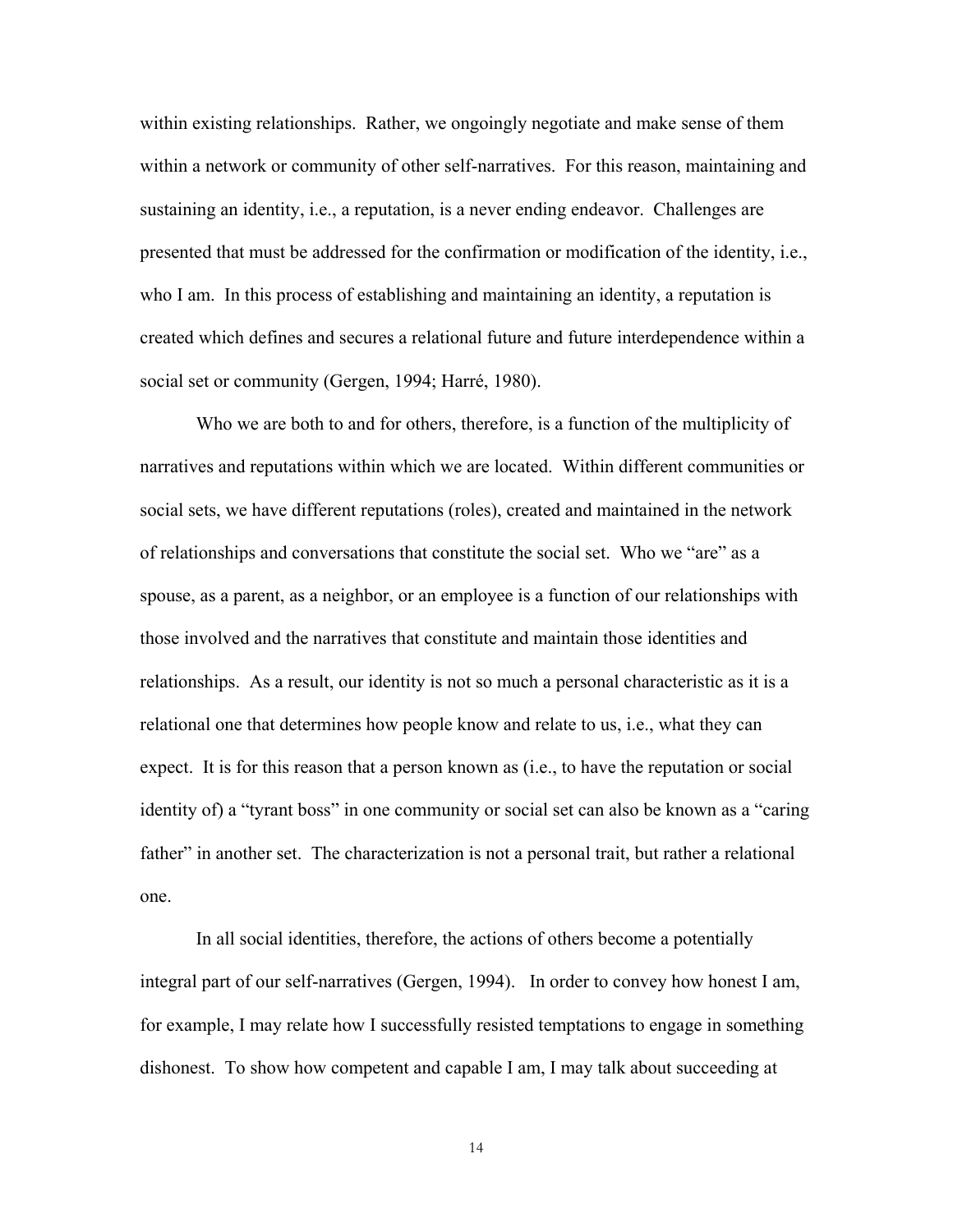something where other people with similar credentials failed. In each of these cases, "honest" and "competent" are established in narrative comparisons to others, and, to the extent others accept and talk about them as aspects of "me", they form a basis for how "I" will be interacted with in the future, i.e., they create a relational future.

## **Resistance is Relational**

Just as no event is dramatic irrespective of its relational context, so too no behavior or communication is resistance irrespective of its relational context. The capacity of an event to produce a sense of drama, for example, is a function of its relationship among events, not the events themselves. A fire, in and of itself, is not dramatic. But a large, fast moving fire in a home with young children and elderly people asleep and only one escape route is. Why? Because of the event's relation to other factors.

There are no precise characteristics of the world, any public material events, behaviors, or communications that are, in and of themselves, resistance. Rather, resistance is the result of sensemaking in which agents extract (i.e., bracket) particular recipient responses and put them within a relational context within which assigning them the label of resistance is appropriate. Resistance, therefore, is the label of an abstract category, like that of "financial assets", to which agents assign the specific actions and communications at specific times and in specific places by specific individuals based on the relational assessment, evaluation, and interpretation of agents. That this is the case is evidenced in part by the realization that responses considered as resistance in one context are not in another (Eccles, Nohria, & Berley, 1992; Kelman & Warwick, 1973). Young (2000), for example, found that managers who had been labeled resistant actually saw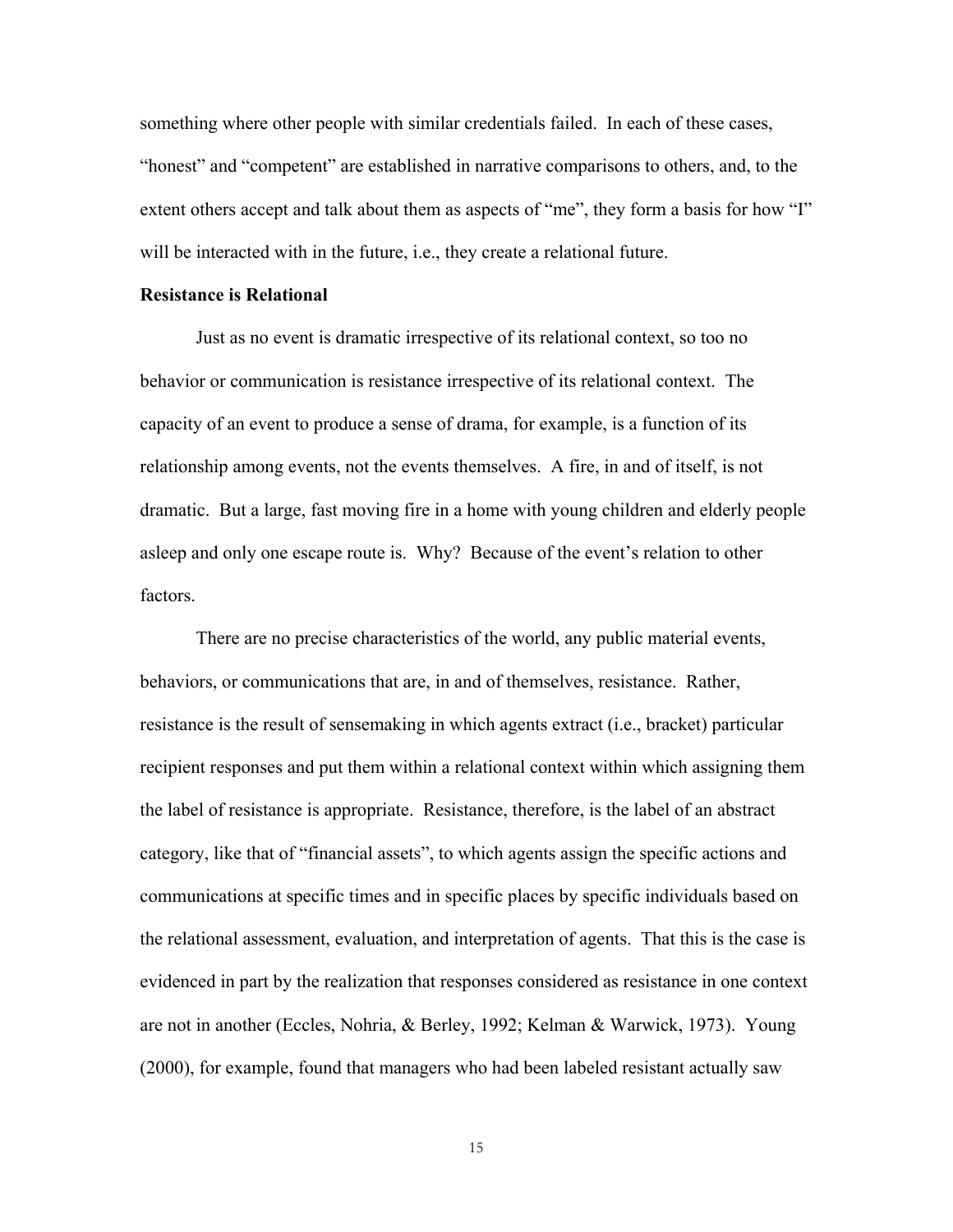their actions to be supporting, not undermining the organization's goals. Whether agents consider recipient responses resistance, therefore, appears to depend on the relational context in which the agent places them, not the responses themselves.

Declaring responses "resistance" not only categorizes the actions, it simultaneously defines the social identity and reputation of the recipient(s) engaged in those actions as "resistant". In so doing, it creates a relational future between agent and recipient based in dealing with and overcoming the resistance. As a result, recipients and agents will engage in actions that attempt to renegotiate the new reputation and in so doing, confirm or alter the narrative of which both are now part. The outcome will create yet another relational future and context.

#### **Invoking Resistance is Functional**

Given its relational impact, why would agents invoke the label of resistance? Why would they call 'that' resistance? (Meston et al., 1996) Because it is functional to do so.

Resistance is a "way of talking" about the responses of recipients that has illocutionary power and allows agents to take and justify actions they might not otherwise take. In this respect, resistance is functional in the same way a problem is functional (Weick, 1995). Problems are characterized by a kind of gap, difference, or disparity between the way things are and the way one wants them to be. Problems do not exist as an objective state-of-the-world, but rather as a "relationship of disharmony" between reality and one's preferences for the way things should or ought to be. They are abstract concepts with no physical existence but are invented and applied as attention focusing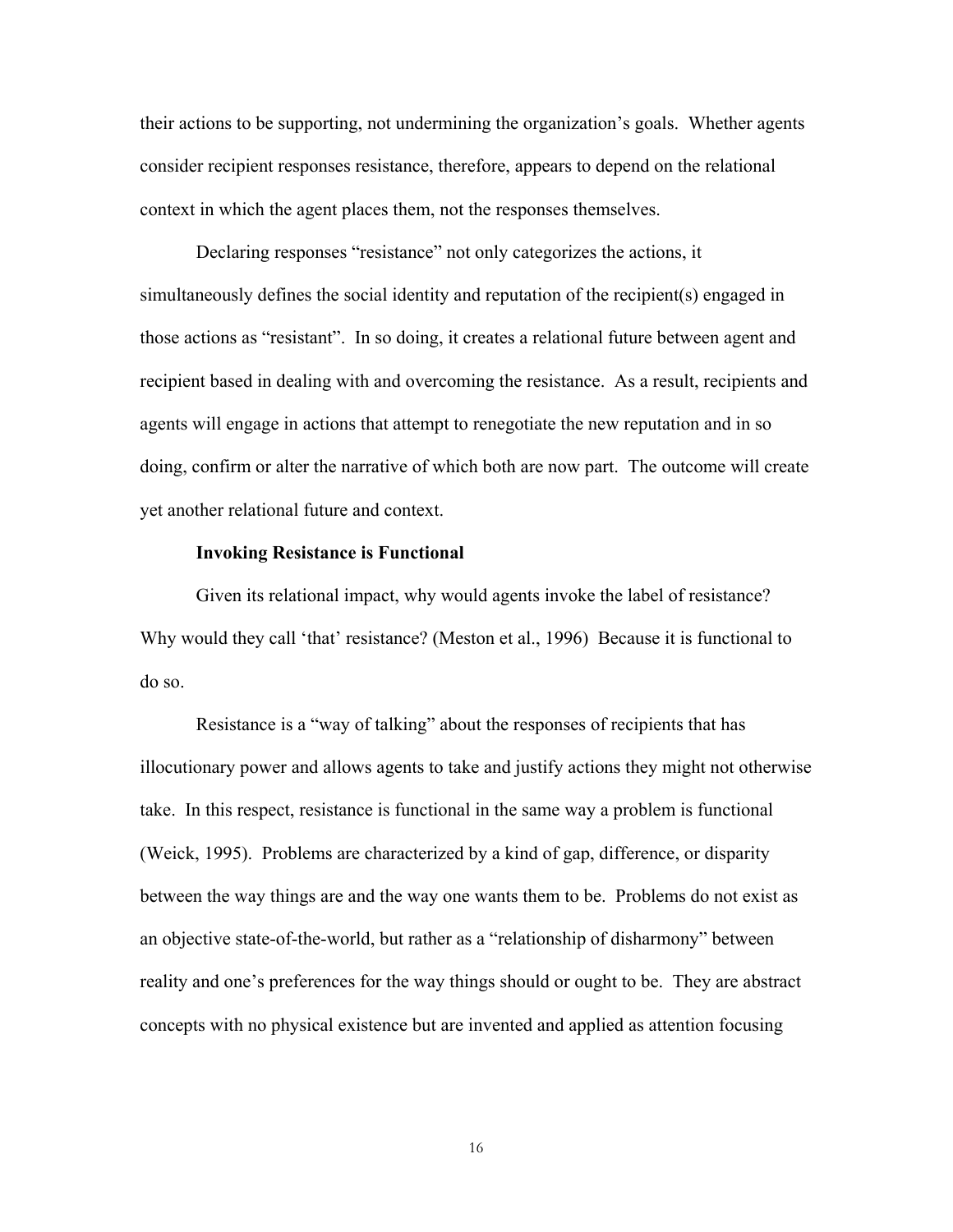devices. Constructing (formulating) problems serves a useful function in advancing one's intentions and objectives because a problem's formulation constrains its solution.

 Resistance is a form of regressive narrative (Gergen, 1994), a story in which things are not going the way they should or ought to go, at least from the agent's point of view. Given that change agents are expected to "make things happen" and that failing to do so may reflect negatively on their competence, invoking resistance is one way in which to formulate the problem they confront.

Gergen (1994) proposes that regressive narratives can serve a compensatory function in that a tale of woe can solicit attention, sympathy, and intimacy. To relate a story of resistance, therefore, is not to admit to ineffectiveness, but to engage in a particular kind of relationship with other agents that may solicit pity and concern, excuse the agent from failure, and deliver punishment to the recipient. When other agents learn of the threatening situation, it can operate as a "call to action" to compensate and turn things around through renewed effort and application of resources. Declaring resistance, therefore, can serve as an important means for motivating others, for freeing up resources, and for using strategies that agents might not otherwise consider appropriate. In this respect, invoking resistance privileges the agent's point of view and justifies various uses of power that maintain agent identity.

Morrison and Robinson (1997) suggest agents may label recipient responses resistance is because they feel the recipients' actions constitute a failure to honor and fulfill their psychological contracts. If this is the case, then agents may label some actions resistance not because the actions are necessarily harmful to the change, but because agents consider them contrary to what should be done, what is right, or what is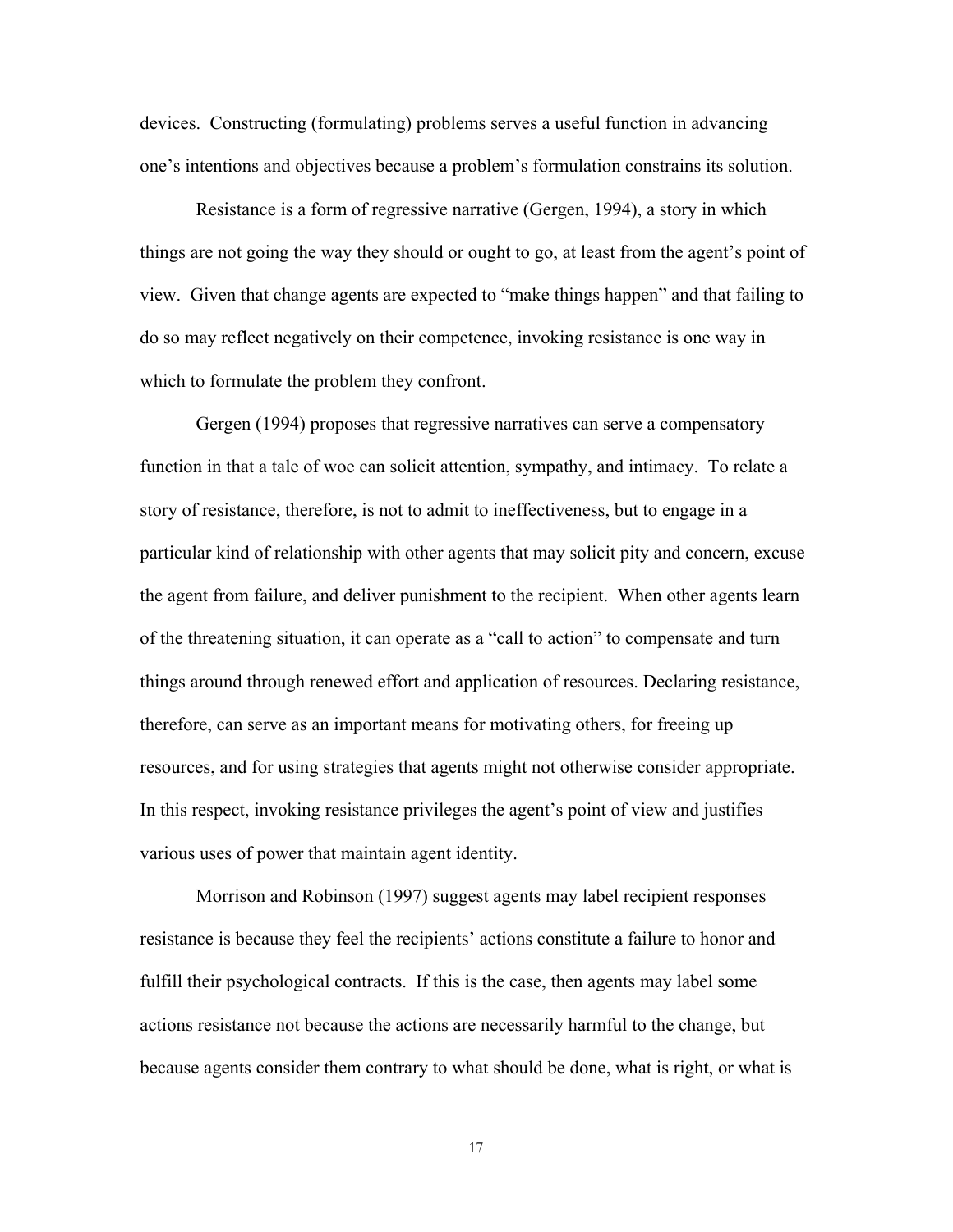appropriate. Accordingly, whether or not a particular response constitutes resistance depends on the agent's moral or normative perspectives.

Because change is often associated with greater urgency, pressure, and risk than normal organization activities (Kotter, 1995), agents may be less tolerant of and more frustrated by actions habitually displayed by recipients. Labeling these actions resistance provides agents a readily accepted justification for operating in different and potentially more aggressive ways, thereby signaling that the game has changed and that certain behaviors are unacceptable, at least during the change. If this is the case, agents may assign the label resistance not because the actions are necessarily peculiar or harmful to the change, but to provide themselves with greater degrees of freedom in the way they deal with recipients.

Finally, invoking resistance may serve yet another function – getting ambivalent agents out of the task of implementing a change. The managerialist view assumes agents are unequivocal in their support for and commitment to a change. This, however, may not be the case (Larson et al., 2005; Piderit, 2000). Ambivalent agents may find resistance a useful ally in, and cover for, not pushing forward for a change that they do not fully support.

Whether or not agents label particular actions and communications resistance, therefore, depends on the relationship of those actions and communications to those of other recipients as well as to the normative expectations of agents. If this is the case, then resistance is not really "over there, in them", but rather is a function of agent beliefs regarding how recipients should respond and whether or not such responses compare favorably with those of other recipients. At its most base level, resistance boils down to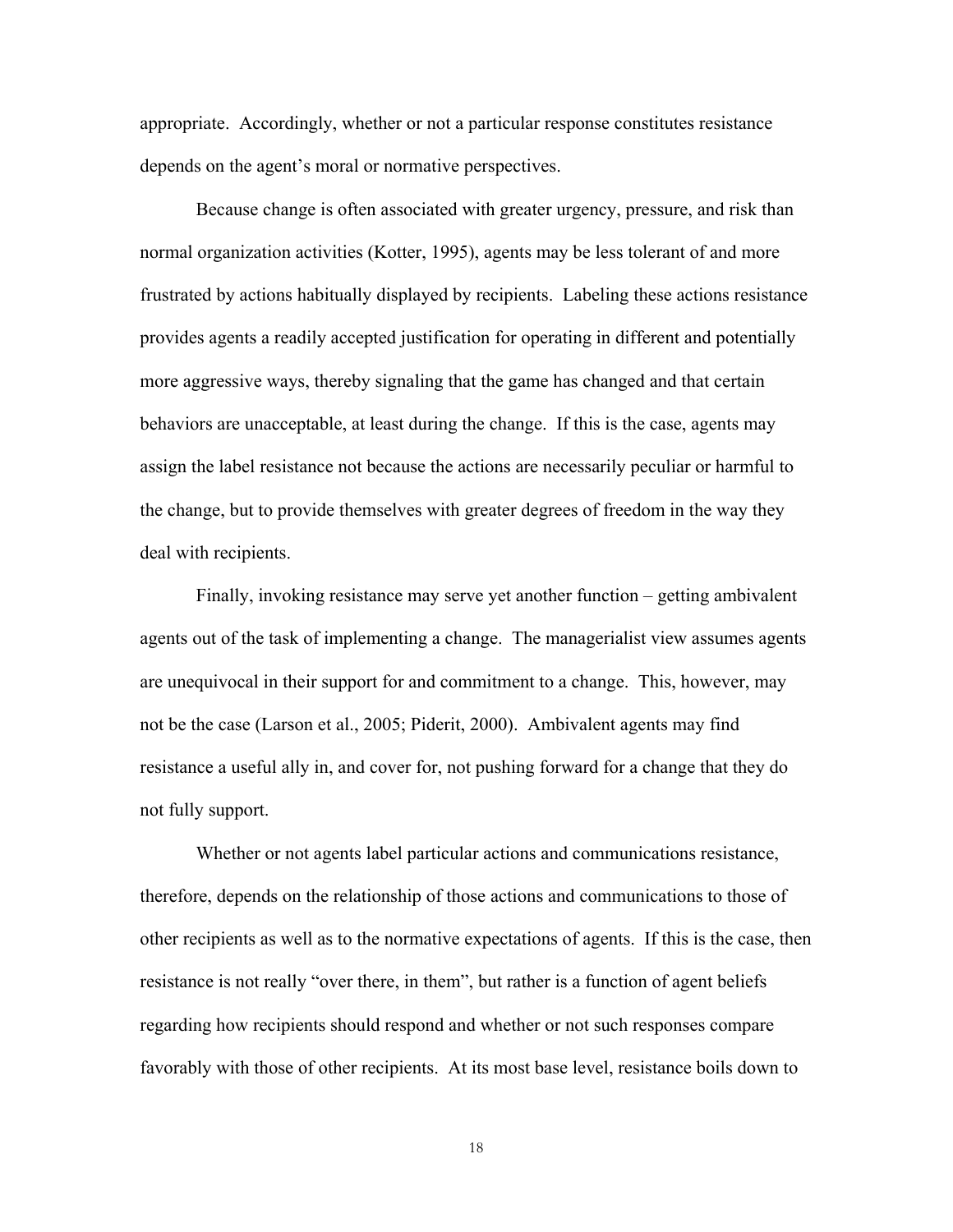being anything recipients do or do not do that agents think they should or should not do, or want them to do or not do. If some agents don't think recipients should ask "tough questions", then asking such questions may end up being labeled resistance by those agents, and not by other agents.

## **Relational Pasts and Futures**

Change is an interruption that calls into question existing relational futures and portends new, ambiguous and uncertain relational futures; futures in which who I am has yet to be determined. Accordingly, the detritus of prior changes, as well as the ongoing dynamics of ordinary organizational life, serve to define the current relationship between agent and recipient. For example, research has shown that the failure of agents to complete or close past changes can result in cynicism toward them as well as toward future changes.

In this case, there is yet another element to resistance stemming from the current agent-recipient relationship. The relationship between agent and recipient will create expectations against which the agent will evaluate actions, draw conclusions, etc. Expectations such as those found in self-fulfilling prophecies and the Pygmalion effect will affect sense making and bracketing (Eden, 1984, 1988; Madon, Jussim, & Eccles, 1997; Watzlawick, 1984). Accordingly, research shows that expectations regarding the ability and potential of others influence the assessments of their performance and subsequent treatment by authority figures (e.g., teachers, leaders) (Berger et al., 1966; Eden, 1988; Eden & Shani, 1982)

The work on self-fulfilling prophecies and the Pygmalion effect suggests that change agents and recipients will enter an organizational change expecting things from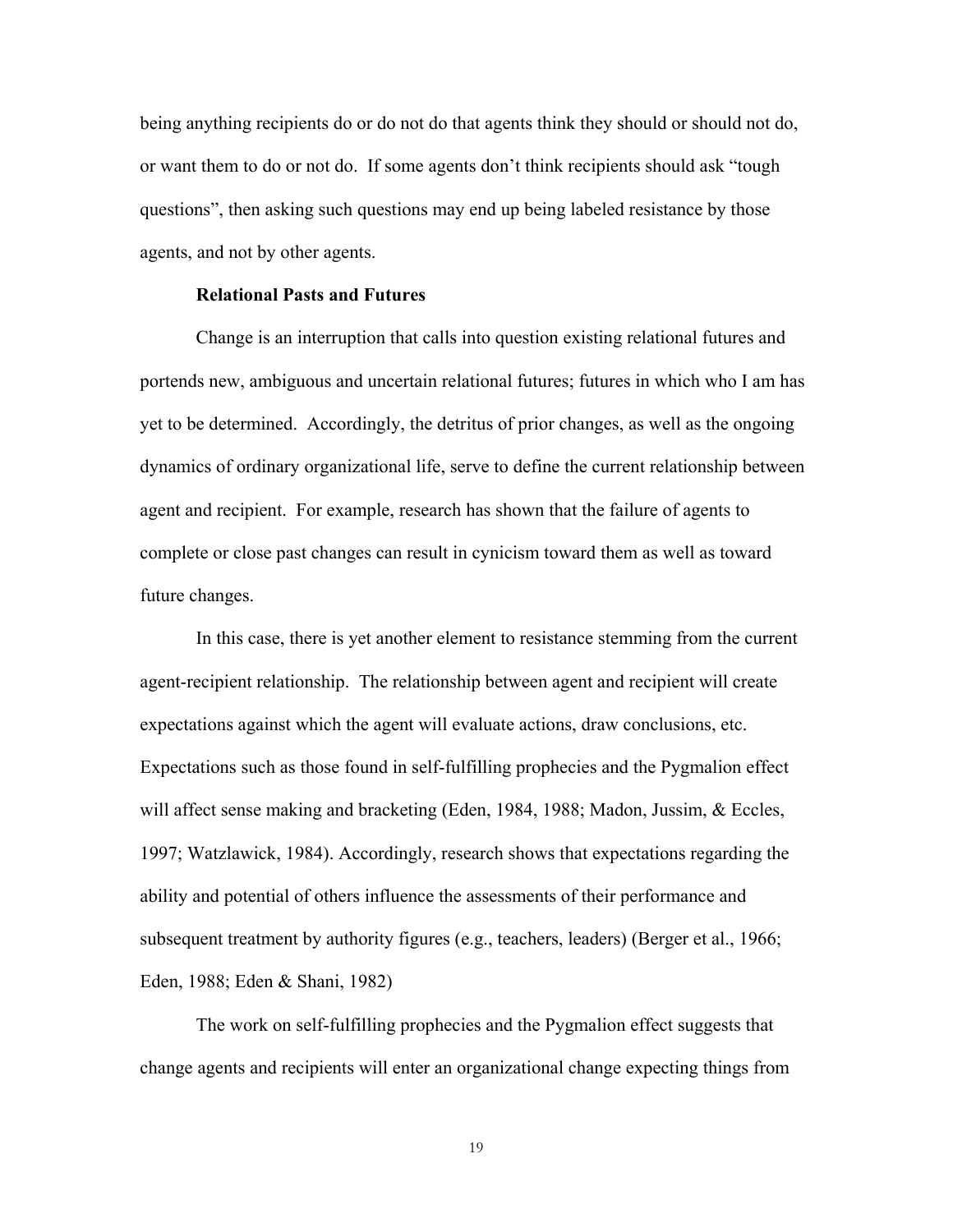each other in terms of how each will act and interact. Interactions in the change will either confirm or disconfirm those expectations, and outcomes that differ from what agents and recipients expect may create problems. Expectations of resistance "set up" (predispose?) change agents to look for and find it, thereby confirming its existence, validating their expectations, and sustaining the received truth that people resist change.

This suggests that resistance is not necessarily something that catches agents "off guard". Within any organization, there are a variety of actions such as foot dragging, failing to follow procedures, being late for or missing meetings, complaining, gossiping, failing to perform, etc. that are endemic, albeit in varying degrees, in all organizations. These normal, everyday actions are a function of many factors, such as leadership style, reward systems, group dynamics, interpersonal conflicts, etc. and not necessarily related to a specific change. Because they are normal, they are likely to be part of any relational future between agents and recipients (with the exception of external agents) as well as of the reputations of recipients and thus a basis for expectations. In fact, it is reasonable to expect recipients will engage in those same responses during change, since they are responses that are, based on reputation, predictable. Still, these everyday actions are cited by change agents as evidence of resistance to change (e.g., Caruth et al., 1985; O'Toole, 1995).

#### **Discussion**

A reconstruction of resistance based on the arguments presented here implies that we can understand what is currently considered "resistance to change" as a dynamic among three elements. One element is "recipient response" which is any behavior or communication recipients display in response to change and its implementation. This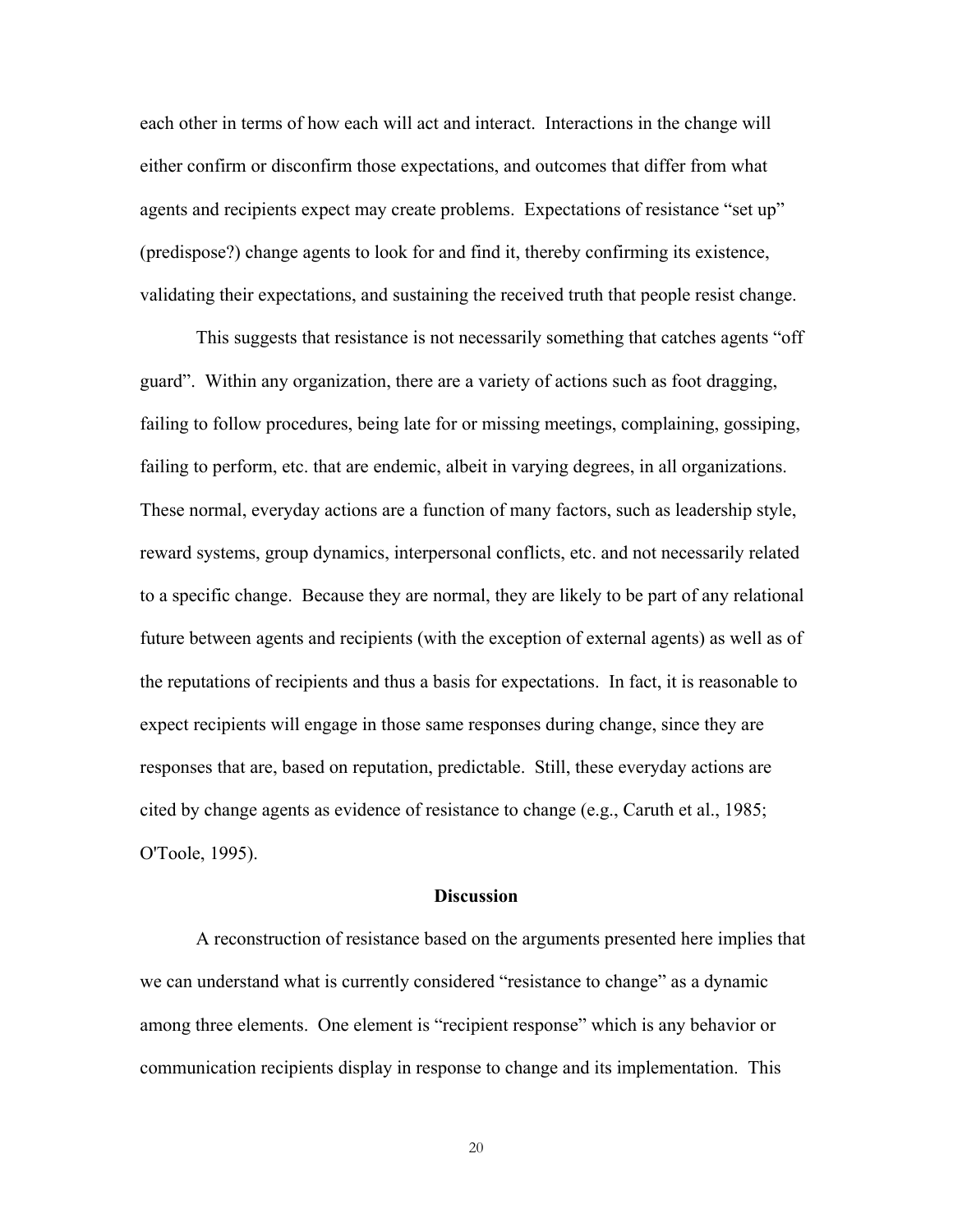element has been the primary focus of extant resistance literature. The second element is "agent action", which includes agents' interpretations of, and meanings given to, actual or anticipated recipient responses. The third element is the "agent-recipient relationship" that provides the context in which the first two elements occur and which shapes, and is shaped by, agent-recipient interactions.

 The idea that resistance is relational allows us to shift attention away from the psychology of the recipient and examine the quality and dynamics of the relationship between agent and recipient and the context in which agents make their determinations of resistance. This is not to say that recipients cannot and do not have a variety of thoughts, feelings, and attitudes toward changes or those who sponsor them: clearly, they do (Piderit, 2000). Approach-avoidance theory (Knowles & Linn, 2004a) tells us people can be simultaneously for (approach) and against (avoid) change. For example, research has shown that people with high quality employment relationships have both positive and negative views toward change (Kim & Rousseau, 2006).

By saying that resistance is relational, we mean that observable recipient responses are the triggers for agent sensemaking, that this sensemaking occurs within the context of existing relations, and that the outcome of this sensemaking is the labeling of responses as resistance. In this way, resistance (and its assumed causes) is a product of the relationship "in between" agents and recipients, and not a purely individual phenomenon residing over there in the recipients of change. Furthermore, why agents call some responses resistance and others not is because it is functional to do so.

It is possible, therefore, for recipients to be "internally" positive toward a change, while simultaneously taking actions or delivering communications that change agents call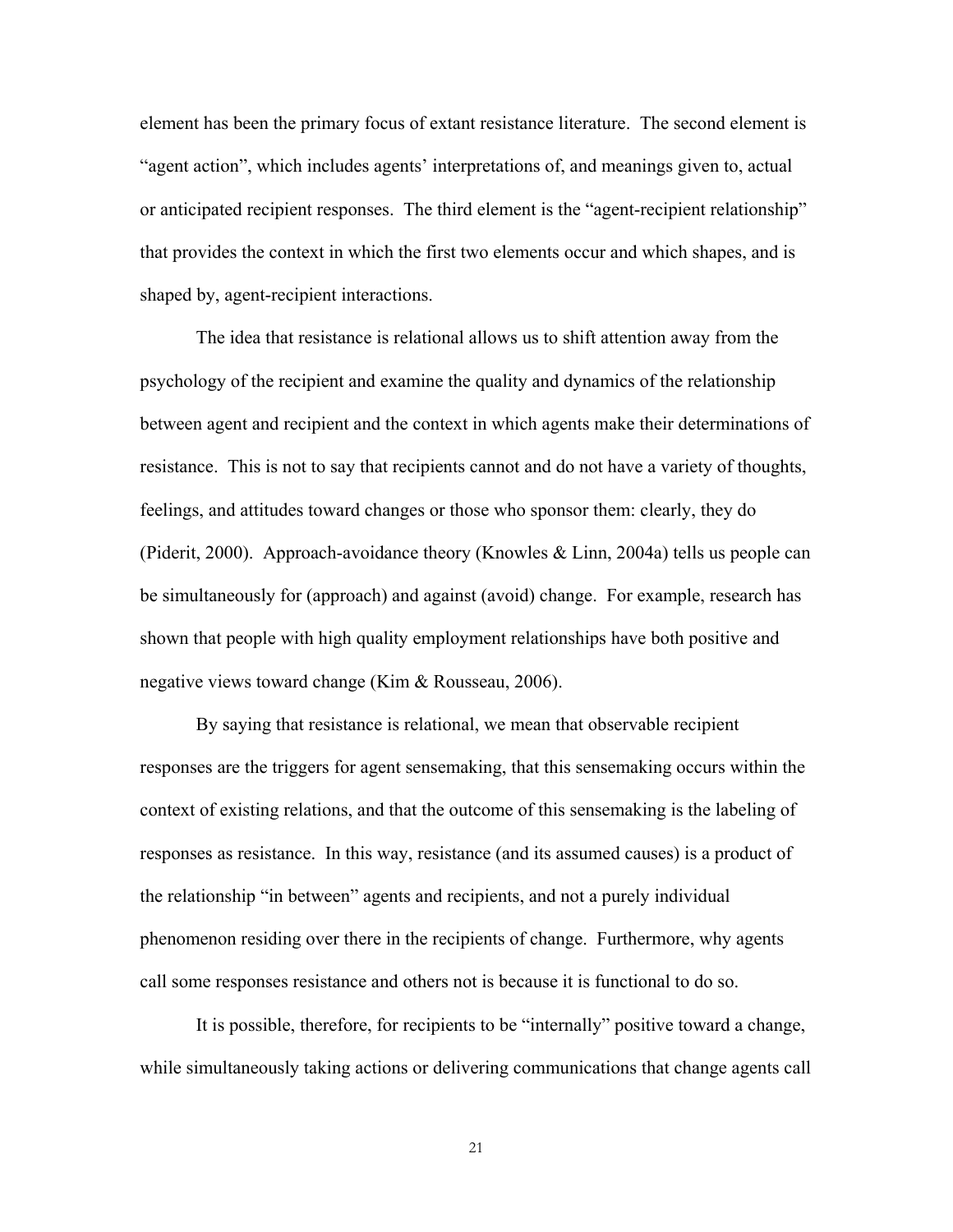resistance. It also possible for recipients to be "internally" ambivalent, or even negative, while taking actions that agents do not call resistance. Agents, of course, may make sense of these actions by attributing them to unseen, but hypothesized "private" or "internal" motivations, which they then seek to redress through various resistance reducing strategies (Knowles et al., 2004b).

A second implication of this reconstruction is that there is no resistance to change as an independent phenomenon, but only as a product of sensemaking that occurs in the context of a given set of relationships. This does not mean that recipients do not have reactions to change, nor that their actions cannot have an adverse impact on change – they do and they can. What it does mean, however, is that none of these actions/reactions are, in and of themselves, resistance and they do not become resistance unless and until a change agent assigns the label "resistance" to them.

A third implication of our reconstruction is that what is currently called "overcoming resistance" is an issue of agents effectively managing the agent-recipient relationship. One thing that may support agents in "overcoming resistance" is their willingness to be responsible for their own participation in that relationship, including their own sensemaking. When agents are willing to see "resistance" as a product of their own actions and interactions, including their sensemaking, thus taking more responsibility for their role in its occurrence, they are free to choose more empowering and effective interpretations of recipient actions. For example, from a conversational perspective, a change initiative can be seen as a request that can be declined or counteroffered (Goss, 1996; Winograd et al., 1987). When someone declines a request to make a change, they are saying, "I'm not going to do that." When they counteroffer, they are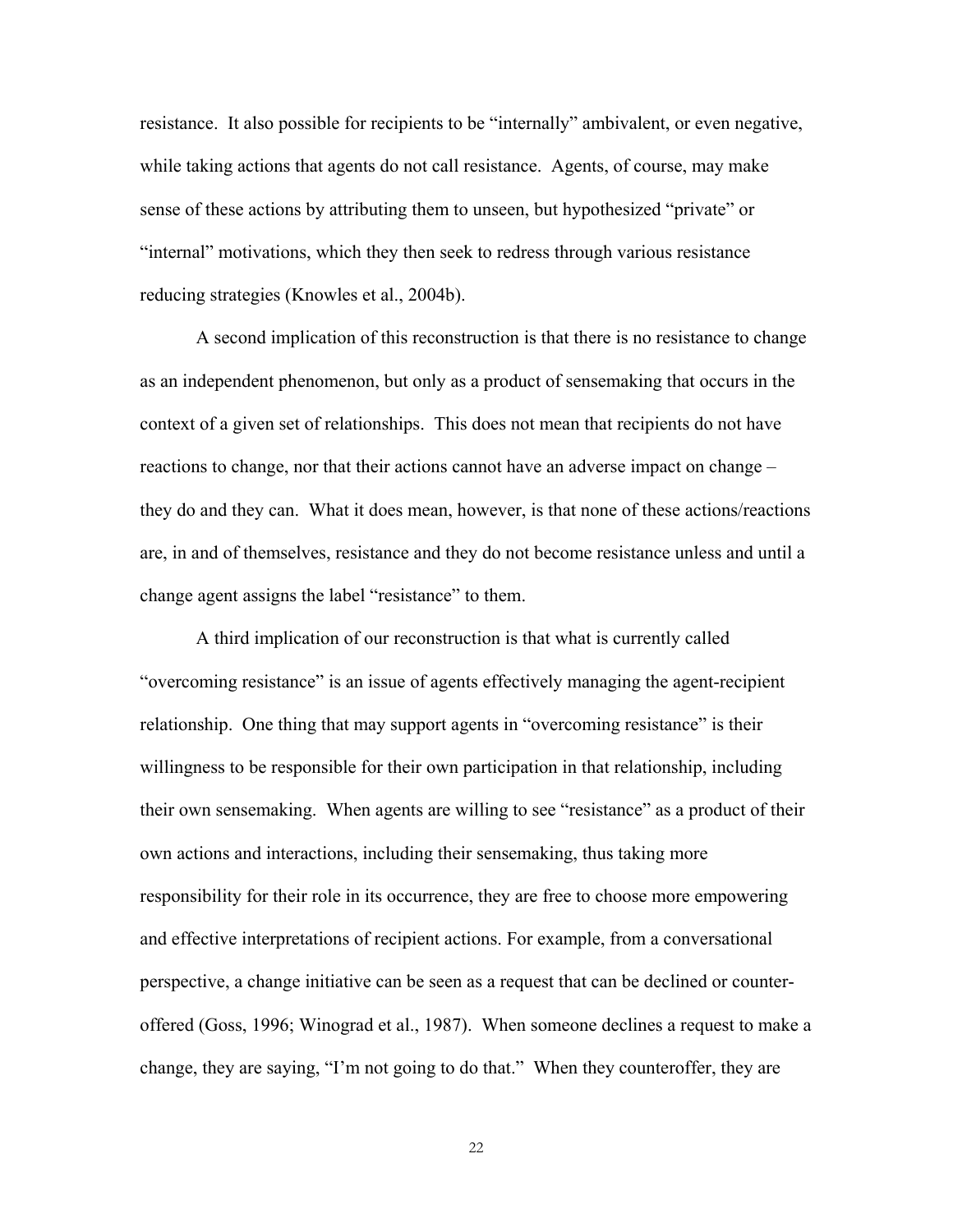saying, "I am willing to do that, but X," where "X" is the concession they ask as a condition for accepting the request. In either case, the failure to accept wholeheartedly the request to make a change could be interpreted by agents as resistance.

A counteroffer, however, is a move in a conversation made by someone who is willing and receptive to the request, yet seeking some accommodation. Seeking an accommodation may sound like too many questions or even like challenges, objections, or complaints. If agents interpret such questions from recipients as refusals to accommodate, participate, or contribute to the change, they forfeit the opportunity to consider the counteroffer being proposed. Agents can deliberately choose to make sense of recipient questions, complaints, etc., by listening as if to counteroffers that can update and refine the change to be more successful.

Relationships, of course, are dynamic and can vary over the duration of a change. Kim and Rousseau (2006), for example, found that although recipients with high quality employment relationships were more likely to conform to the new norms created by a change than those with low quality relationships, change instrumentality, not employment relationship quality, was related to recipients' initial participation in change. Since change instrumentality is a function of the credibility of agent communications, these findings suggest that the quality of the agent-recipient relationship may be more important in early, rather than later stages of change. Their findings also suggest that high quality agent-recipient relationships are likely to result in fewer instances of agents labeling recipient actions resistance than low quality relationships.

The change agent's job, therefore, must surely include responsibility for the relationship with recipients as well as the tactics of change implementation. Along with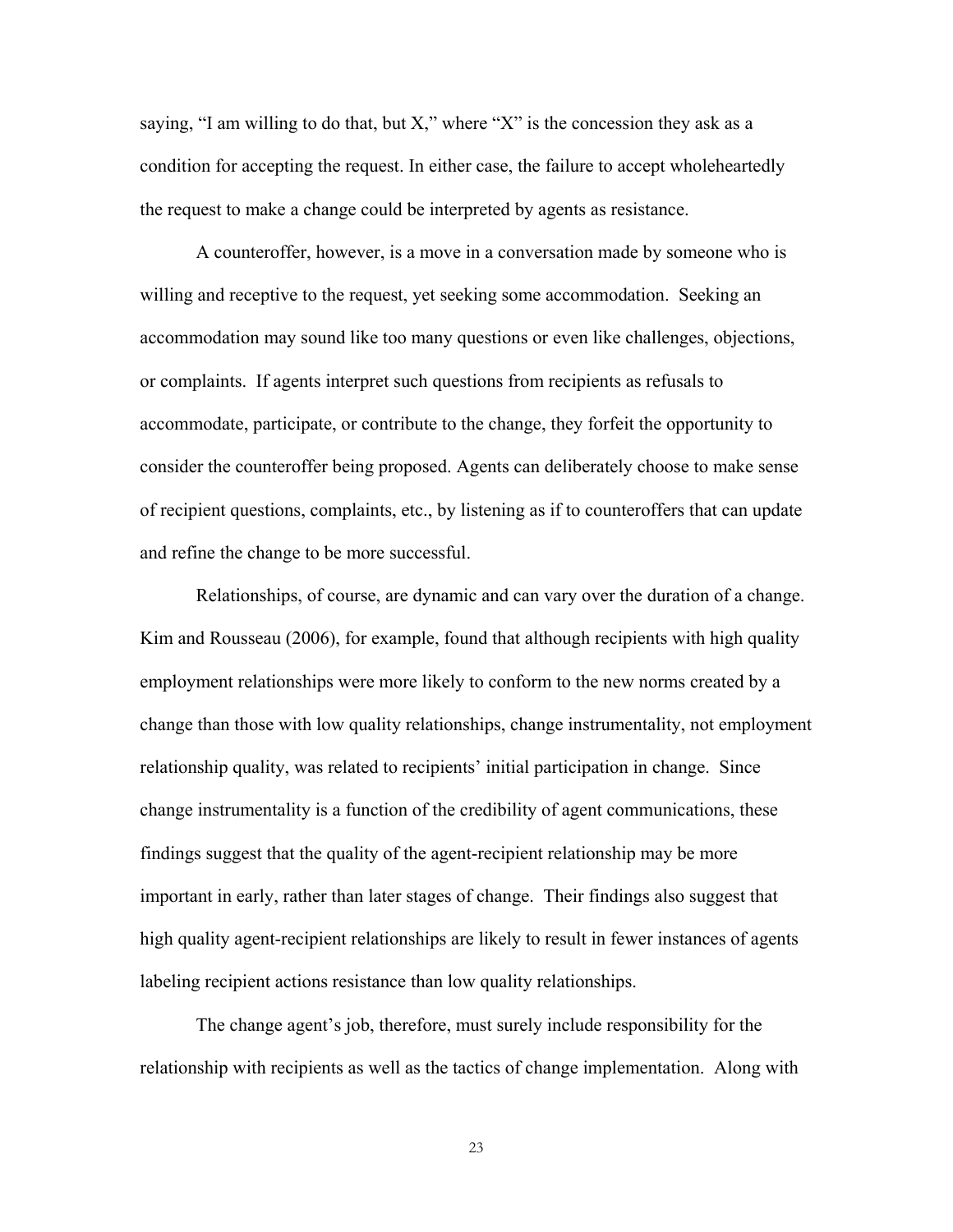this comes the need to develop new tools that acknowledge the agent's role in resistance and assists them to (1) repair trust resulting from broken agreements, (2) address and resolve issues of mistreatment or injustice, (3) admit mistakes or take other actions that restore credibility, or (4) complete and bring closure to the past. Resistance then, in the restructuring proposed here, becomes an outdated, "individual" concept that ignores the agent-recipient relationship. Our challenge, then, is to expand our understanding so that the totality of resistance is engaged. In so doing, we avoid attributing too much weight to either recipient or agent actions and communications while finding a balance that describes how they interact to form situational expressions of "resistance to change" (Larson et al., 2005).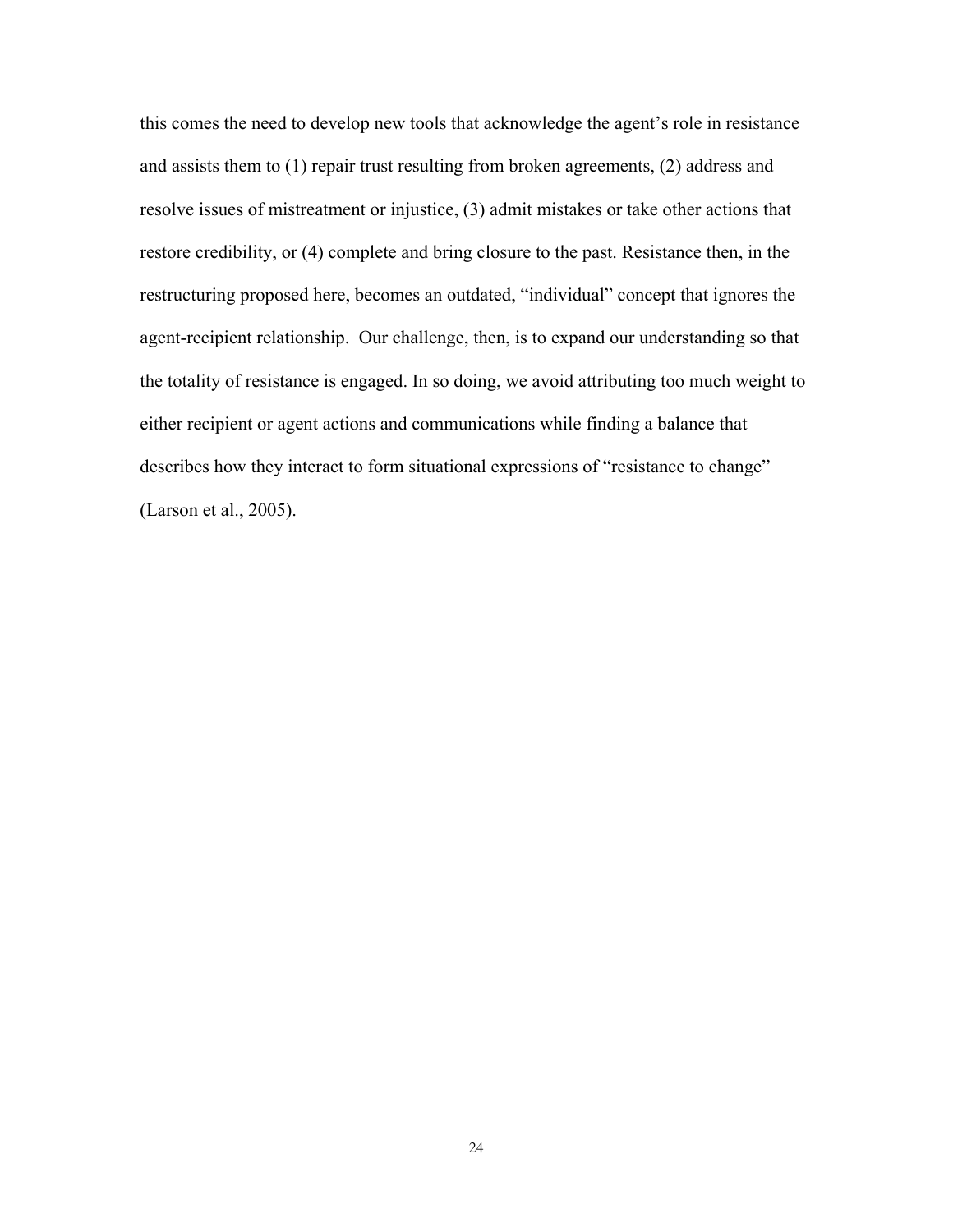#### References

- Albert, S. 1983. The sense of closure. In K. Gergen, & M. Gergen (Eds.), *Historical social psychology*: 159-172. Hillsdale, NJ: Erlbaum.
- Albert, S. 1984. A delete design model for successful transitions. In J. Kimberly & R. Quinn (Ed.), *Managing organizational transitions*: 169-191. Homewood, IL: Irwin.
- Albert, S., & Kessler, S. 1976. Processes for ending social encounters: The conceptual archeology of a temporal place. *Journal for the Theory of Social Behavior*, 6: 147-170.
- Andersson, L. M. 1996. Employee cynicism: An examination using a contract violation framework. *Human Relations*, 49: 1395-1417.

Axelrod, R. 1984. *The evolution of cooperation*. New York: Basic Books.

- Beer, M., Eisenstat, R., & Spector, B. 1990. Why change programs don't produce change. *Harvard Business Review*, 67(6): 158-166.
- Benisom, H. F. 1994. Crisis and disaster management: Violence in the workplace. *Training and Development*, 48(1): 27-32.
- Berger, P., & Luckmann, T. 1966. *The social construction of reality*. New York: Anchor Books.
- Bettman, J., & Weitz, B. 1983. Attributions in the board room: Causal reasoning in corporate annual reports. *Administrative Science Quarterly*, 28(2): 165-183.
- Caruth, D., Middlebrook, B., & Rachel, F. 1985. Overcoming resistance to change. *S.A.M. Advanced Management Journal*, 50(3): 23-27.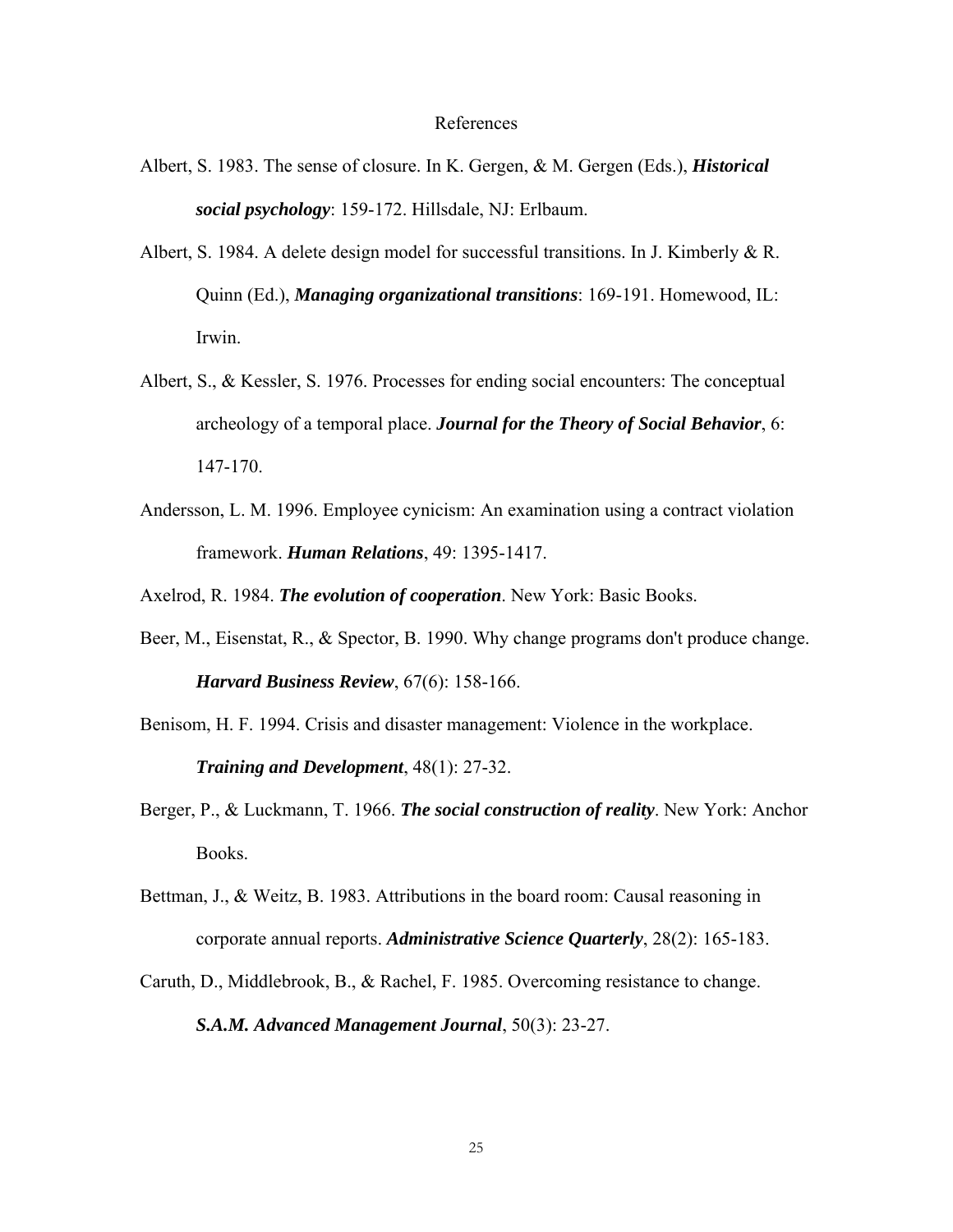- Cobb, A. T., Wooten, K. C., & Folger, R. 1995. Justice in the making: Toward understanding the theory and practice of justice in organizational change and development. In W. A. Pasmore, & R. W. Woodman (Eds.), *Research in Organizational Change and Development*, Vol. 8: 243-295. Greenwich, CT: JAI Press.
- Coch, L., & French, J. R. P. 1948. Overcoming resistance to change. *Human Relations*, 1(4): 512-532.
- Compton, J. A., & Pfau, M. 2004. Use of inoculation to foster resistance to credit card marketing targeting college students. *Journal of Applied Communication Research*, 32(4): 343-364.
- Dean, J. W., Brandes, P., & Dharwadkar, R. 1998. Organizational cynicism. *Academy of Management Review*, 23(2): 341-352.
- Dent, E., & Goldberg, S. 1999a. Challenging "resistance to change". *The Journal of Applied Behavioral Science*, 35(1): 25-41.
- Dent, E. B., & Goldberg, S. G. 1999b. Resistance to change: A limiting perspective. *The Journal of Applied Behavioral Science*, 35(1): 45-47.
- DePaulo, B. M., Kashy, D. A., Kirkendol, S. E., & Wyer, M. M. 1996. Lying in everyday life. *JOurnal of Personality and Social Psychology*, 70: 979-995.
- Duck, J. D. 2001. *The Change Monster: The human forces that fuel or foil corporate transformation & change*. New York: Crown Business.
- Eccles, R. G., Nohria, N., & Berley, J. D. 1992. *Beyond the hype: Rediscovering the essence of management*. Boston: Harvard Business School Press.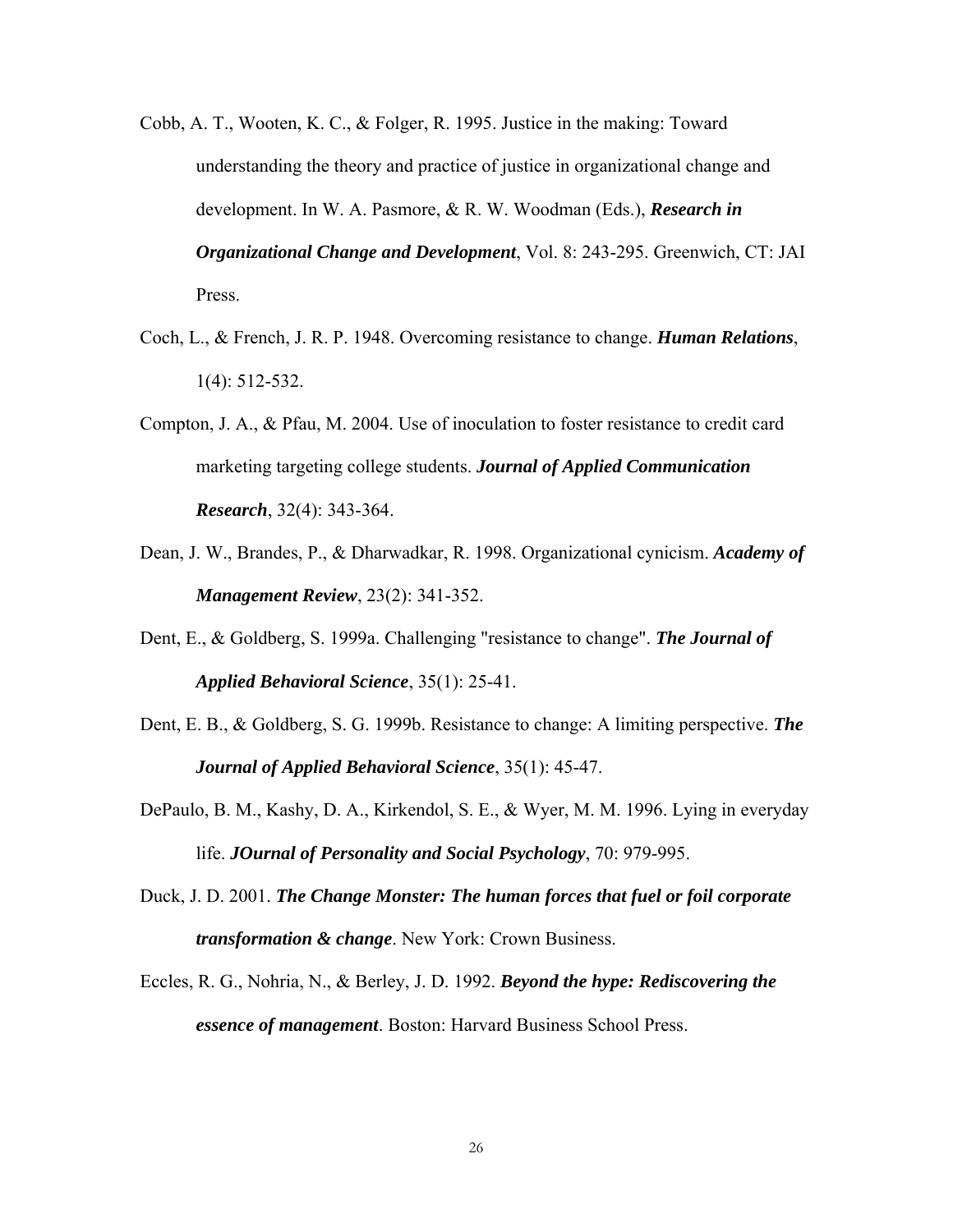- Eden, D. 1984. Self-fulfilling prophecy as a management tool: Harnessing Pygmalion. *Academy of Management Review*, 9(1): 64-73.
- Eden, D. 1988. Creating expectation effects in OD: Applying self-fulfilling prophecy. In W. A. Pasmore, & R. W. Woodman (Eds.), *Research in Organizational Change and Development*, Vol. 2: 235-267. Greenwich, CT: JAI Press.
- Eden, D., & Shani, A. B. 1982. Pygmalion goes to boot camp: Expectancy, leadership, and trainee performance. *Journal of Applied Psychology*, 67: 194-199.
- Folger, R., & Skarlicki, D. P. 1999. Unfairness and resistance to change: Hardship as mistreatment. *Journal of Organizational Change Management*, 12(1): 35-50.
- Ford, J. D. 1985. The effects of causal attributions on decision makers' responses to performance downturns. *Academy of Management Review*, 10: 770-786.
- Ford, J. D., Ford, L. W., & McNamara, R. 2002. Resistance and the background conversations of change. *Journal of Organizational Change Management*, 15(1): 105-121.
- Gergen, K. J. 1994. *Realities and relationships: Soundings in social construction*. Cambridge, MA.: Harvard University Press.
- Goss, T. 1996. *The last word on power*. New York: Currency Doubleday.
- Harré, R. 1980. *Social being: A theory for social psychology*. Totowa, NJ: Littlefield, Adams & Co.
- Heidegger, M. 1971. *On the way to language* (P. Hertz, Trans.). San Francisco, CA: Harper Row.
- Jermier, J. M., Knights, D., & Nord, W. R. 1994. Resistance and power in organizations: Agency, subjectivity and the labour process. In J. M. Jermier, D. Knights, & W.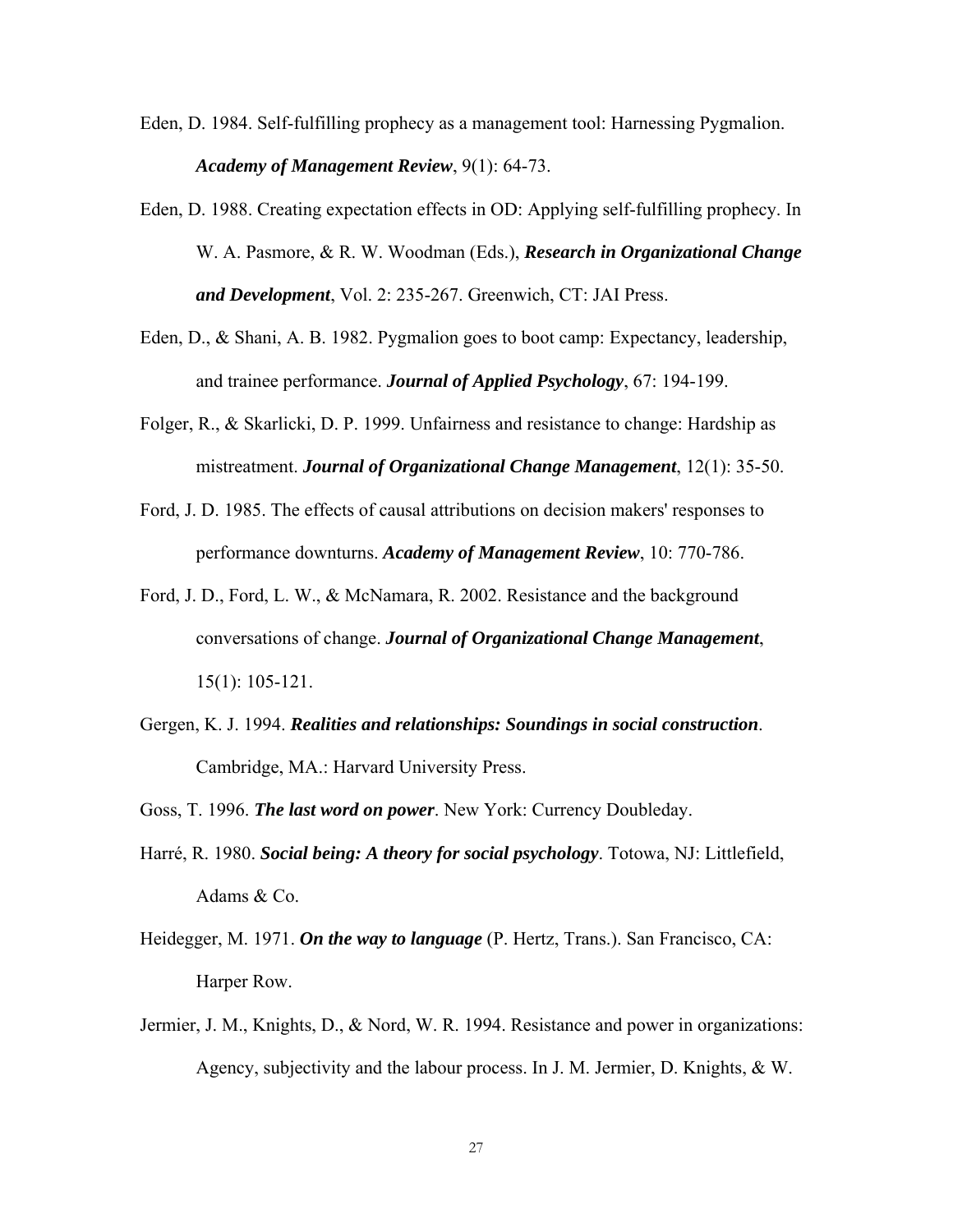R. Nord (Eds.), *Resistance and power in organizations*: 1-24. New York: Routledge.

- Kanter, R. M., Stein, B. A., & Jick, T. D. 1992. *The challenge of organizational change: How companies experience it and leaders guide it*. New York: Free Press.
- Kelley, H. 1973. The process of causal attribution. *American Psychologist*, 28(2): 107- 128.
- Kelman, H. C., & Warwick, D. P. 1973. Bridging micro and macro approaches to social change: A social-psychological perspective. In G. Zaltman (Ed.), *Processes and phenomena of social change*: 13-59. New York: John Wiley & Sons.
- Kim, T. G., & Rousseau, D. M. 2006. From novelty to routine: Employee motivational shifts across phases of organizational change. Newark: University of Deleware.
- King, N., & Anderson, N. 1995. *Innovation and change in organizations*. London: Routledge.
- Klein, D. 1976. Some notes on the dynamics of resistance to change: The defender role. In W. G. Bennis, K. D. Benne, R. Chin, & K. E. Corey (Eds.), *The planning of change (3rd ed.)*: 117-124. New York: Holt, Rinehart & Winston.
- Knowles, E. S., & Linn, J. A. 2004a. Approach-avoidance model of persuasion: Alpha and omega strategies for change. In E. S. Knowles, & J. A. Linn (Eds.), *Resistance and persuasion*: 117-148. Mahwah, NJ: Lawrence Erlbaum Associates.
- Knowles, E. S., & Linn, J. A. 2004b. The importance of resistance to persuasion. In E. S. Knowles, & J. A. Linn (Eds.), *Resistance and Persuasion*: 3-9. Mahwah, NJ: Lawrence Erlbaum Associates.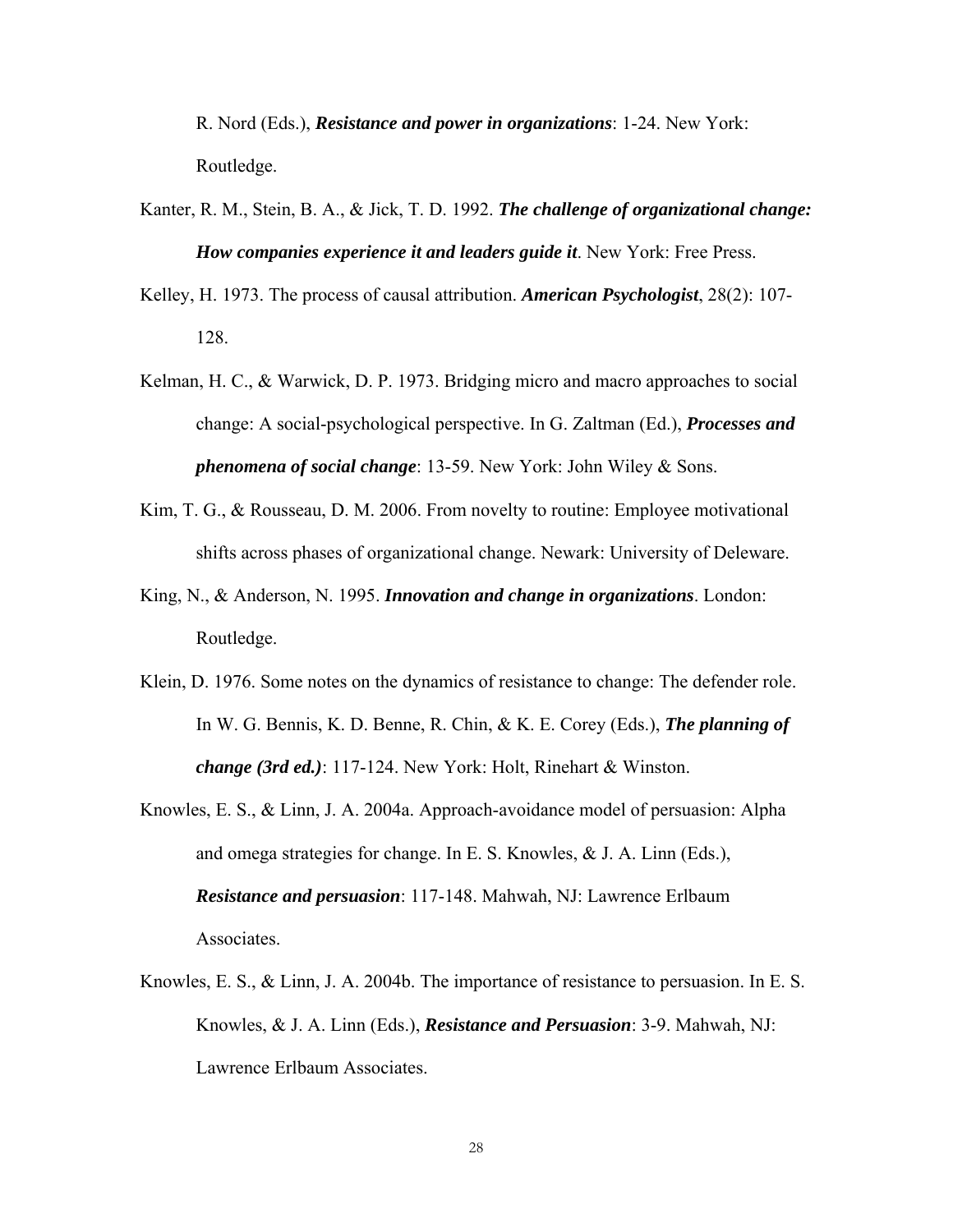- Kotter, J. 1995. Leading change: Why transformation efforts fail. *Harvard Business Review*, 73(2): 59-67.
- Kotter, J., & Schlesinger, L. 1979. Choosing strategies for change. *Harvard Business Review*, 57(2): 106-114.
- Larson, G. S., & Tompkins, P. K. 2005. Ambivalence and resistance: A study of management in a concertive control system. *Communication Monographs*, 72(1): 1-21.
- Lewis, L. K., Schmisseur, A. M., Stephens, K. K., & Weir, K. E. 2006. Advice on communicating during organizational change. *Journal of Business Communication*, 43(2): 113-137.
- Lovallo, D., & Kahneman, D. 2003. Delusions of success: How optimism undermines executive decisions. *Harvard Business Review*, 81(7): 56+.
- Madon, S., Jussim, L., & Eccles, J. 1997. In search of the powerful self-fulfilling prophecy. *Journal of Personality and Social Pschology*, 72(4): 791-809.
- McGuire, W. J. 1964. Inducing resistance to persuasion: Some contemporary approaches. In L. Berkowitz (Ed.), *Advances in experimental and social psychology*, Vol. 1: 191-229. New York: Academic Press.
- McGuire, W. J., & Papageorgis, D. 1961. The relative efficacy of various types of prior belief-defense in producing immunity against persuasion. *Journal of Abnormal and Social Psychology*, 62: 327-337.
- Meston, C., & King, N. 1996. Making sense of "resistance": Responses to organizational change in a private nursing home for the elderly. *European Journal of Work and Organizational Psychology*, 5(1): 91-102.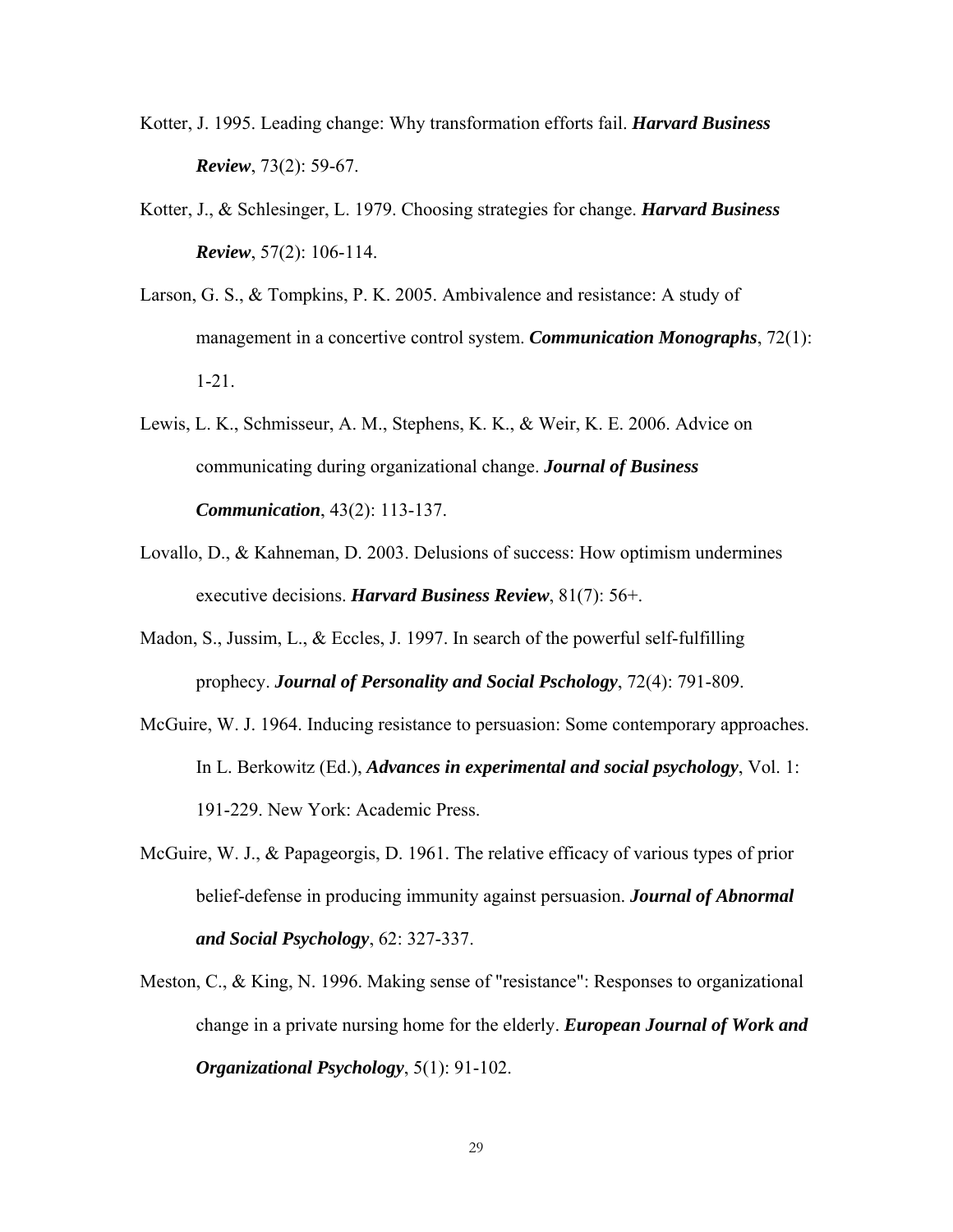- Morrison, E. W., & Robinson, S. L. 1997. When employees feel betrayed: A model of how psychological contract violation develops. *Academy of Management Review*, 22(1): 226-256.
- Nemeth, C. J., Brown, K. S., & Rogers, J. D. 2001. Devil's advocate versus authentic dissent: Stimulating quantity and quality. *European Journal of Social Psychology*, 31: 707-720.
- Nemeth, C. J., Connell, J. B., Rogers, J. D., & Brown, K. S. 2001. Improving decision making by means of dissent. *Journal of Applied Social Psychology*, 31(1): 48-58.
- Nord, W. N., & Jermier, J. M. 1994. Overcoming resistance to resistance: Insights from a study of shadows. *Public Administration Quarterly*, 17(Winter): 396-409.
- O'Toole, J. 1995. *Leading change: Overcoming the ideology of comfort and the tryanny of custom*. San Francisco, CA: Jossey Bass.
- Pfau, M., & Burgoon, M. 1988. Inoculation in political campaign communication. *Human Communication Research*, 15(1): 91-111.
- Piderit, S. K. 2000. Rethinking resistance and recognizing ambivalence: A multidimensional view of attitudes toward an organizational change. *Academy of Management Review*, 25(4): 783-794.
- Powell, G., & Posner, B. Z. 1978. Resistance to change reconsidered: Implications for managers. *Human Resource Management*, 17(1): 29-34.
- Quereshi, M. Y., & Strauss, L. A. 1980. Immunization of a controverted belief through group discussion. *Social Behavior and Personality*, 8(2): 229-232.
- Reichers, A., Wanous, J., & Austin, J. 1997. Understanding and managing cynicism about organizational change. *Academy of Management Executive*, 11(1): 48-59.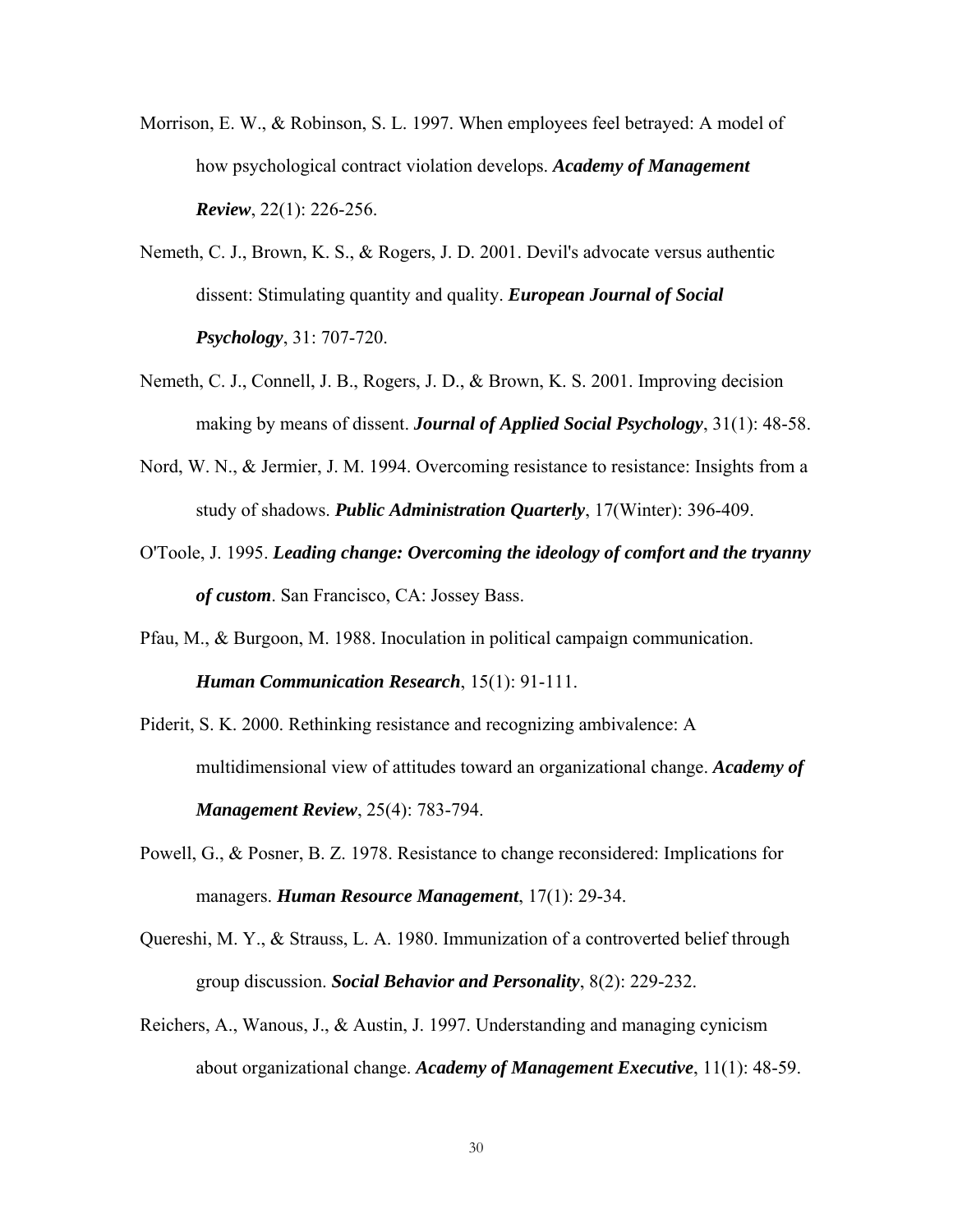- Robinson, S. L. 1996. Trust and breach of the psychological contract. *Administrative Science Quarterly*, 41(4): 574-599.
- Robinson, S. L., & Bennett, R. J. 1997. Workplace deviance: Its definition, its nature and its causes. In R. J. Lewicki, B. H. Sheppard, & R. J. Bies (Eds.), *Research on negotiation in organizations*, Vol. 6: 3-27. Greenwich, CT: JAI Press.
- Robinson, S. L., & Morrison, E. W. 1995. Organizational citizenship behavior: A psychological perspective. *Journal of Organizational Behavior*, 16: 289-298.
- Robinson, S. L., & Rousseau, D. M. 1994. Violating the psychological contract: Not the exception but the norm. *Journal of Organziational Behavior*, 15(245-259).
- Rousseau, D. 1996. Changing the deal while keeping the people. *Academy of Management Executive*, 10(1): 50-59.
- Rousseau, D. M. 1989. Psychological and implied contracts in organizations. *Employee responsibilities and rights journal*, 2(121-139).
- Rousseau, D. M. 1995. *Psychological contracts in organizations: Understanding written and unwritten agreements*. Thousand Oaks, CA: Sage.
- Rousseau, D. M. 1998. The 'problem' of the psychological contract considered. *Journal of Organizational Behavior*, 19: 665-671.
- Salancik, G., & Meindl, J. 1984. Corporate attributions as strategic illusions of management control. *Administrative Science Quarterly*, 29(2): 238-254.
- Schaffer, R., & Thompson. 1992. Successful change programs begin with results. *Harvard Business Review*, 70(1): 80-89.
- Schulz-Hardt, S., Jochims, M., & Frey, D. 2002. Productive conflict in group decision maing: Genuine and contrived dissent as strategies to counteract biased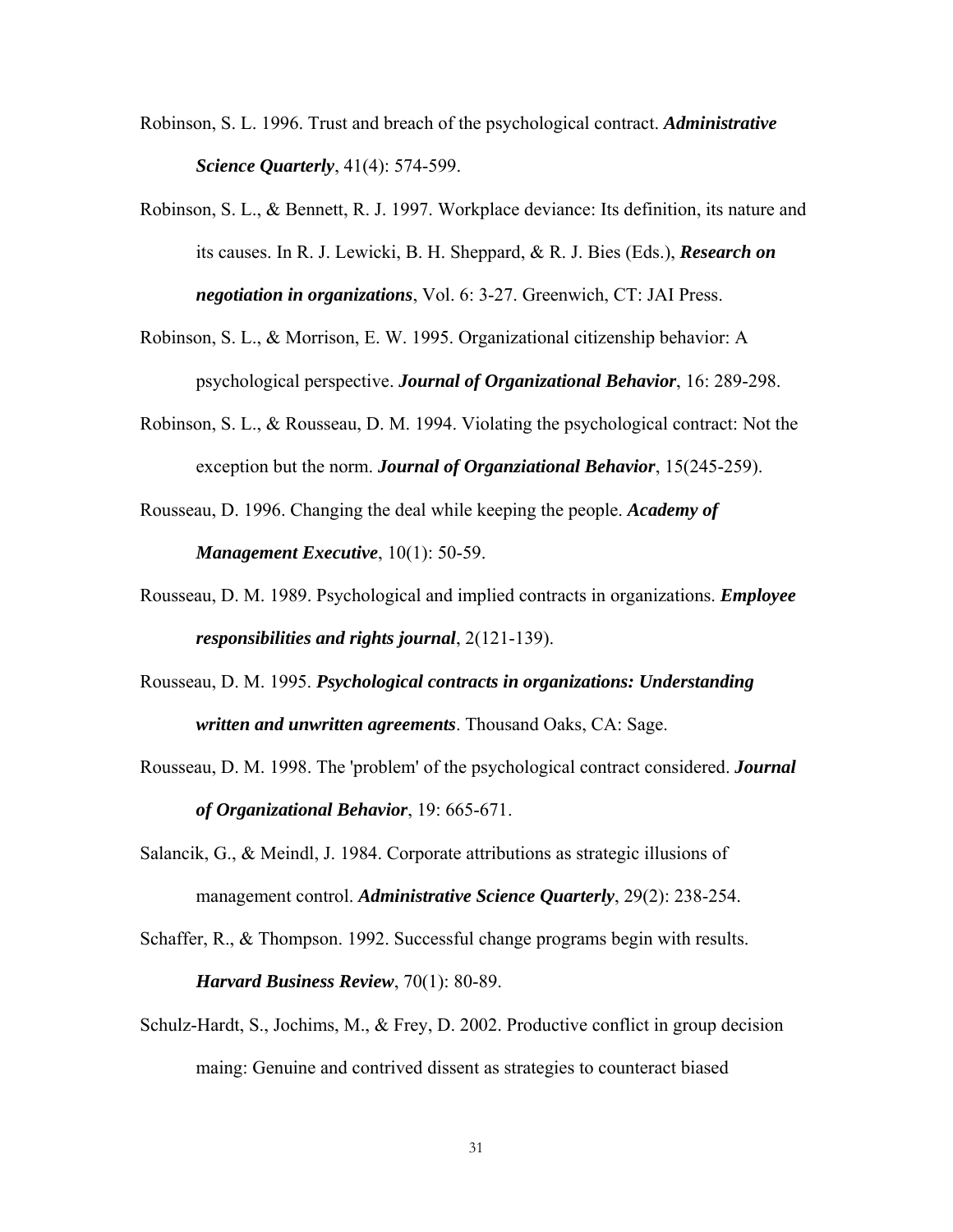information seeking. *Organizational Behavior and Human Perforamnce*, 88(2): 563-586.

- Schutz, A., & Baumeister, R. F. 1999. The language of defense: Linguistic patterns in narratives of transgressions. *Journal of Language and Social Psychology*, 18(3): 269-286.
- Schweiger, D. M., & DeNisi, A. S. 1991. Communication with employees following a merger: A longitudinal field experiment. *Academy of Management Journal*, 34(1): 110-135.
- Scott, M., & Lyman, S. 1968. Accounts. *American Sociological Review*, 33: 46-62.
- Shapiro, D. L., & Kirkman, B. L. 1999. Employees' reaction to the change to work teams: The influence of "anticipatory" injustice. *Journal of Organizational Change Management*, 12(1): 51-66.
- Spreitzer, G. M., & Quinn, R. E. 1996. Empowering middle managers to be transformational leaders. *Journal of Applied Behavioral Science*, 32(3): 237-261.
- Tomlinson, E. C., Dineen, B. R., & Lewicki, R. J. 2004. The road to reconciliation: Antecedents of victim willingness to reconcile following a broken promise. *Journal of Management*, 30(2): 165-187.
- Tormala, Z. L., & Petty, R. E. 2004. Resisting persuasion and attitude certainty: A metacognitive analysis. In E. S. Knowles, & J. A. Linn (Eds.), *Resistance and persuasion*: 65-82. Mahwah, NJ: Lawrence Erlbaum Associates.
- Trip, T. M., & Bies, R. J. 1997. What's Good about Revenge? The Avenger's Perspective. In R. J. Lewicki, B. H. Shepard, & R. J. Bies (Eds.), *Research on negotiation in organizations*, Vol. 6: 145-160. Greenwich, CT: JAI Press.